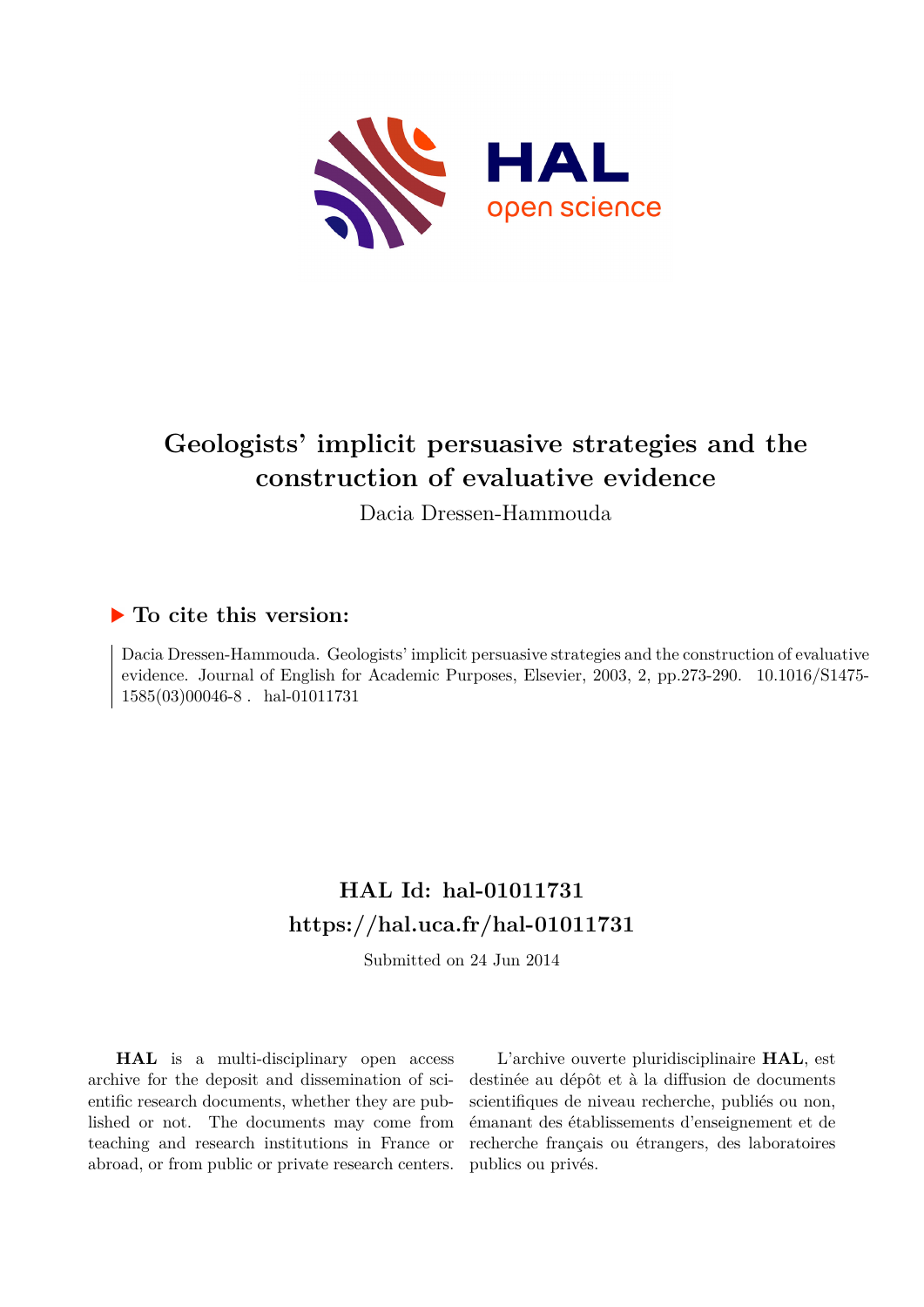#### **Geologists' implicit persuasive strategies and the construction of evaluative evidence**

The qualitative analysis of academic discourse is valuable for understanding how the resources used for expressing authorial positioning act both as the reflection and as the perpetuation of a community's value system. In geology, this value system continues to be largely centered around demonstrating a requisite knowledge of "field culture", where having been in the field is crucial to establishing credibility, authority and field competence. The stance and position taken for providing concrete evidence of this activity is the basis by which contributions are recognized and evaluated by the community. At the same time, modern scientific reporting conventions impose a "textual silence" on the explicitness of the field account, resulting in the use of implicit strategies to express insider concerns. Accordingly, interweaving clusters of features, as *evaluative evidence*, work to discreetly confirm the author's success as a field researcher, by persuasively permitting the community to evaluate his credibility and his competence. This paper describes the basis for the evaluational practices of the field geology community, though a qualitative analysis of geologists' implicit strategies coupled with the situated analysis of the Field Account part-genre, its past and present disciplinary practices.

Keywords: implicit, evaluative evidence, part-genre, situated genre analysis, qualitative linguistic analysis, dialogism

#### **Introduction**

In a recent and long-needed volume, a number of authors have tackled the difficult and evasive topic of evaluation in academic discourse, defined as a "broad cover term for the expression of the speaker or writer's attitude or stance towards, viewpoint on, or feelings about the entities or propositions that he or she is talking about" (Thompson & Hunston 2000: 5). In particular, the definition of evaluation the volume editors propose includes those comments made by the speaker which demonstrate an assessment of both the value ("affective good/bad opinion") as well as the epistemic or evidential strength (opinion of probability) of previously stated propositions.

As Thompson and Hunston (2000: 13) further note, the process of evaluation "… consists of anything which is compared to or contrasts with the norm." In this sense, when a writer evaluates prior claims or propositions, he or she is really contrasting this with what is considered to be a norm within the community. Among these norms, we can count a community's bed of knowledge, and other suppositions, beliefs, values, visions of the world, schemas, models, filters, or disciplinary practices.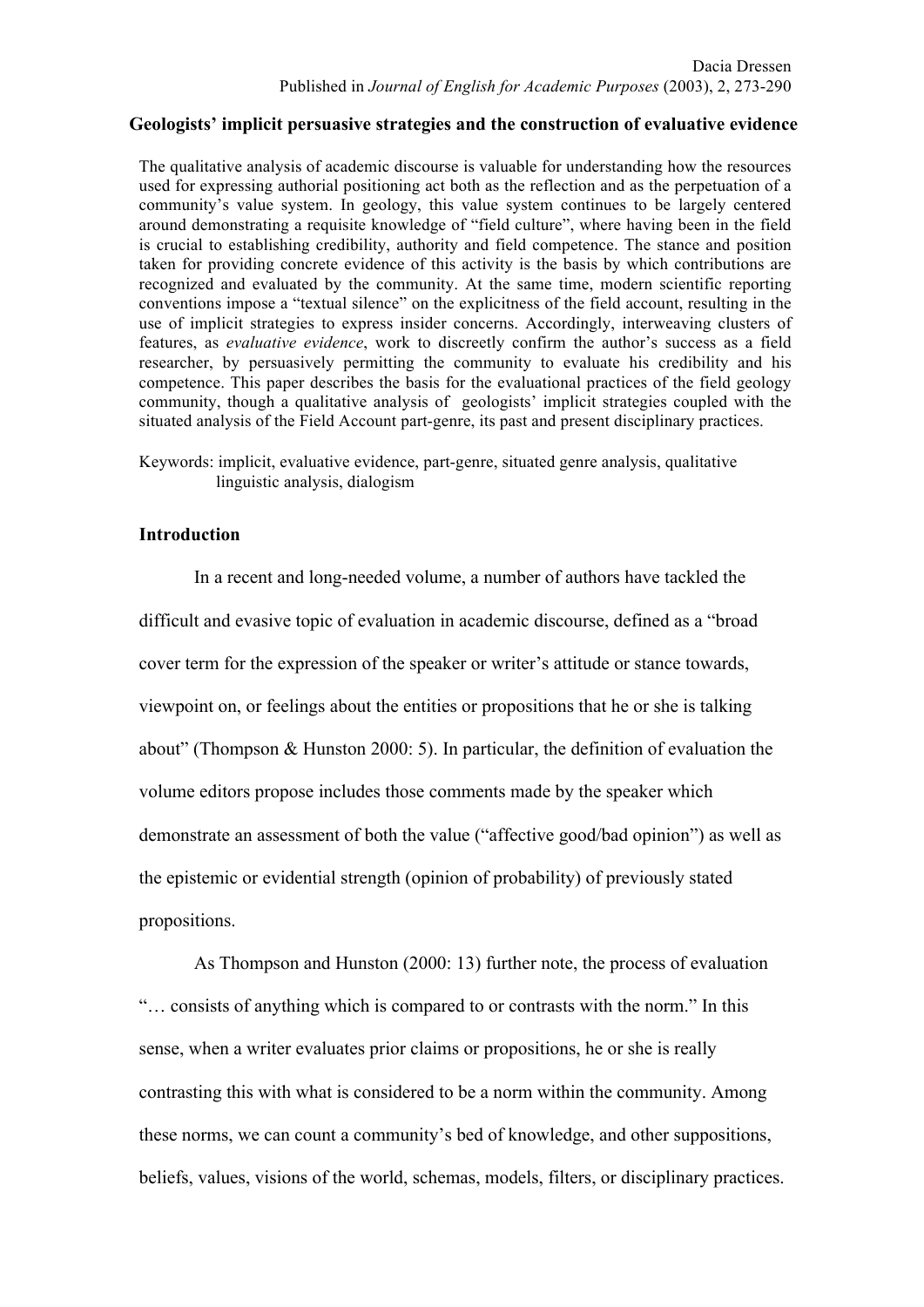Norms generate ways of seeing the world, and of acting and being in it, that confirm our membership to our respective communities (Bourdieu 1984, Geertz 1988, Goodwin 1994).

Within this perspective, one function of evaluation is to preserve and maintain standards and values within a community. By contrasting what is said with a community's norms, we seek to weed out anomalies, normalize action and belief within the community by confirming or disputing claims, and we regulate both the acceptance of claims and admittance into the "inner circles" of the community (Rudwick 1985). The very act and essence of evaluation itself can therefore be seen as a manifestation of the community's normalizing process.

Expressions of evaluation thus pervade language use, and applied linguists' growing interest in them belies the ever-increasing importance accorded to the dynamic and interactional nature of academic and professional discourses (Bhatia 1997, Freedman 1999, Hyland 1999, Schryer 2002). However, the variety of contributions to Thompson and Hunston's important volume also poignantly highlights the difficulty involved in defining evaluation, such as how and where to draw a line between representational or descriptive meaning, on the one hand, and attitudinal or evaluative meaning on the other. To complicate matters further, in addition to examining a writer's reaction to a claim, we can also inquire about the very thing that has provoked an evaluative response. What does a prior writer do to signal that he or she is playing into — or going against — communal knowledge structures and accepted beliefs? What does he or she say that will be evaluated?

Within the frame of Bakhtinian dialogism, evaluation can also be seen as a dynamic, ongoing process that dialogically and variably engages multiple readers and writers at various points in time while they interact with their community and its

 $\mathcal{L}$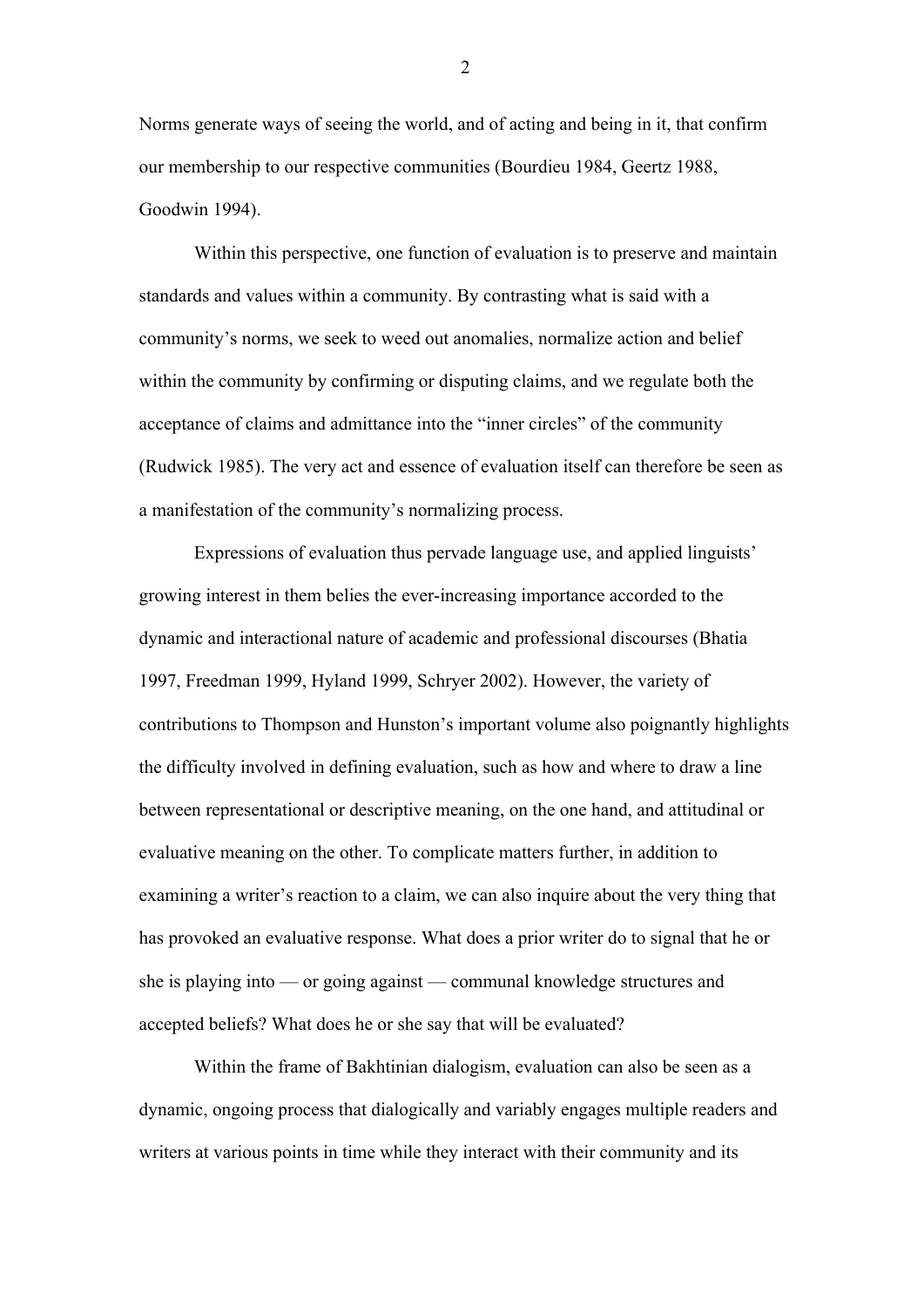system of values (Bazerman 1988, Myers 1990, Freedman & Medway 1994, Berkenkotter & Huckin 1995). Therefore, in addition to attitude or stance, we can also observe that evaluation in academic discourse is a communicative act, which is facilitated and necessitated by *prior* speech. It is the dialogical exchange between the different instances of interaction that here will be called the 'evaluative dialogue'.

The present paper explores the theme of evaluative dialogue in the forum of the scientific journal, since an important part of the quest for competence recognition and the corresponding evaluation of norm coherence continues to occur in scientists' documented archives. Within this frame, we will consider in particular how field geologists initiate the evaluative dialogue among their peers. To do this, this study combines a qualitative linguistic analysis of the construction of evaluative evidence, as well as a situated genre analysis (Freedman & Medway 1994, Geisler 1994, Berkenkotter & Huckin 1995, Swales 1998, Atkinson 1999, Dressen 2002b) of the particular 'stand-alone' (Bhatia 1997) or 'part-' genre (Ayers 1994) in which it occurs.

The Field Account, with an audience and set of communicative purposes specific to it, is an integral genre in its own right, although it is embedded within the overarching research article genre, thus explaining its characterization as a *part*-genre. While the research article sets the study within the larger concerns of the geology community in general, the Field Account reports the results of field research to one's specific field community while responding to its particular concerns. In order to identify these concerns and the normative backdrop against which contributions are to be evaluated, geologists' fieldwork practices will first be briefly described using results from socio-historical and ethnographical analyses of disciplinary practices and geologists' attitudes toward field research over time (Dressen 2002b).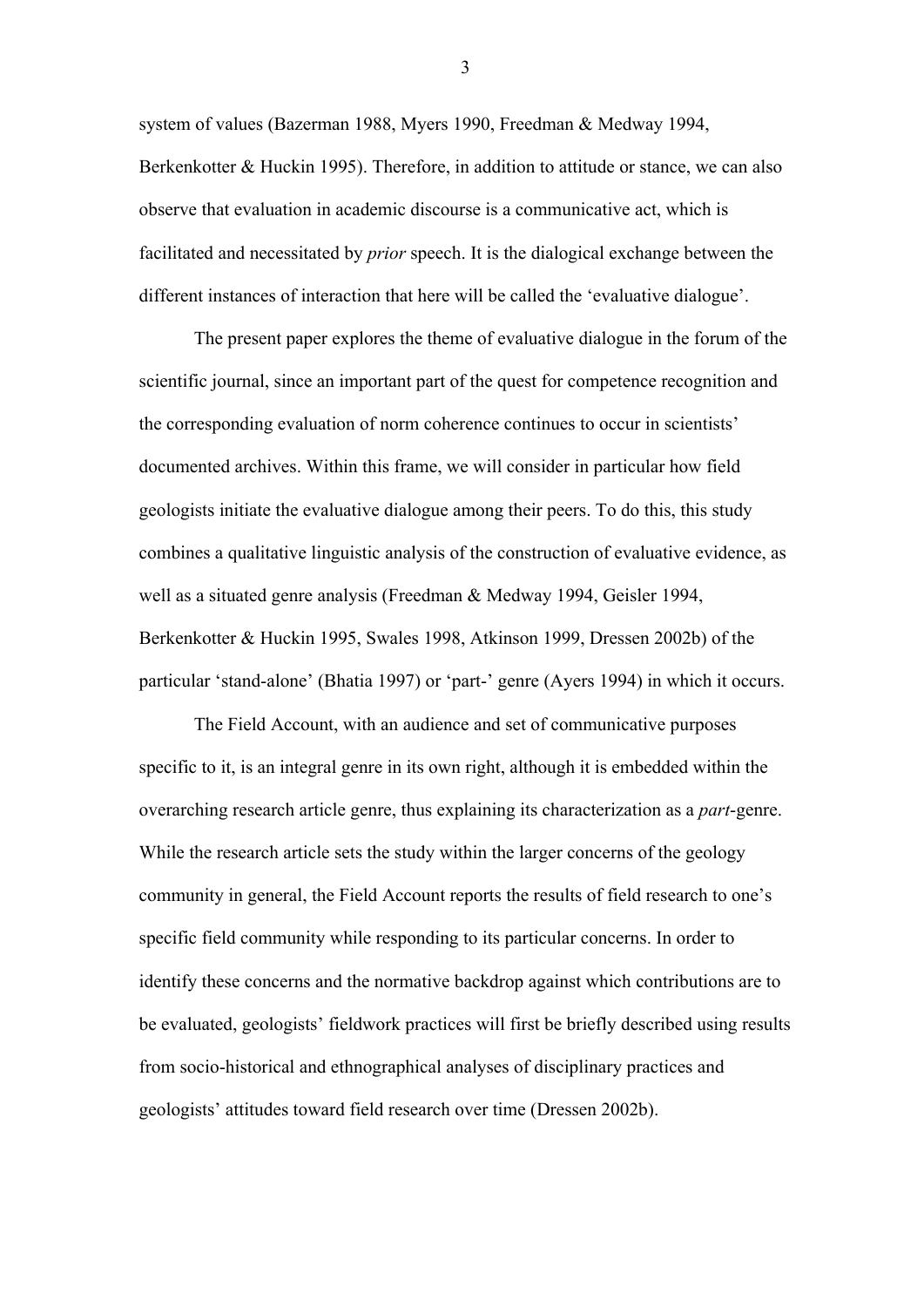The relationship between the community's concerns, and the linguistic resources that reflect this value system, will then be explored by reporting on the results of a "qualitative" linguistic analysis (Altheide 1987, Salager-Meyer 1998, Huckin forthcoming) of a corpus of Field Accounts. Here, we can discern how the rhetorical wielding of natural field evidence acts as an invitation to disciplinary evaluation. To identify its linguistic resources, I have manually examined each text from a corpus of 103 recent (1995-1999) field-based research articles, from three subdisciplines of geology<sup>i</sup>. From this, I have constituted a targeted corpus of 65 articles (67,758 words) that effectively contain a Field Account. In the linguistic analysis of the targeted corpus, I have separated those words that functionally act in the sense outlined above (i.e. the rhetorical construction of evaluative evidence) from the less contextually dependent items (e.g., articles, connectors, conjunctions, or metadiscoursal comments about the argumentative structure of the paper). These functional items account for roughly one-half of the total number of words, and among them I have discerned a systematic set of thematic patterns that work to establish the researcher's field activity and competence. These thematic and functional patterns will be discussed below, as they form the basis for initiating field geologists' evaluative dialogue.

It will further be shown that the cues used to initiate this evaluative process are largely implicit, occurring as a constellational set of interweaving traces of field presence and competence, rather than as explicit declarations. Their interpretive value is not immediately apparent, and it appears only after the reader has "reconstructed" the writer's intent on the basis of shared community knowledge and assumptions. By combining a qualitative analysis of linguistic results with the situated analysis of past and present field practices, one might hope to move more closely toward uncovering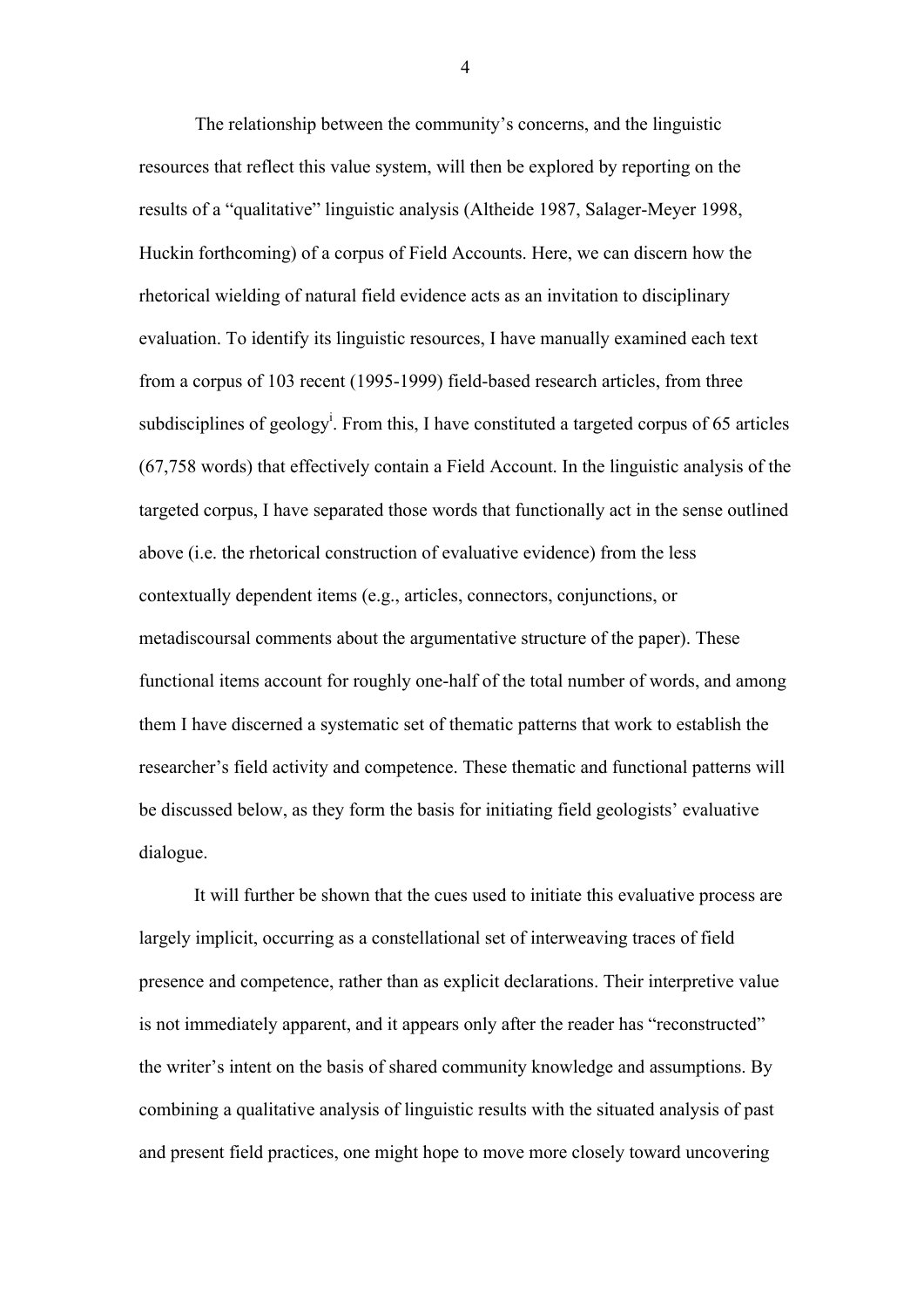the complex relationship that exists between readers and writers, such as it is shaped and manifests itself within the frame of the disciplinary value system.

#### **A qualitative assessment of geological values**

Through the evaluative dialogue, the community encourages and reinforces norms, and controls access to inner circles. Likewise, the individual seeks to gain entry into and confirmation by the research community by providing evidence for members to evaluate his or her competence. The members of a community, in turn, then evaluate the validity of the writer's claims, eventually allowing that individual into tighter and ever smaller circles of competence recognition and acknowledgement.

However, it is clear that what is to be evaluated is extremely context-dependent, and is closely tied to the needs of each particular academic community. As Hunston (2003) has recently noted, the focus of this evaluation necessarily revolves around the conflicts and norms of the community, such as those found in conflict articles published in the journal *Applied Linguistics.* Here, Hunston identified a number of points by which an aspiring or accepted member of the applied linguistics community will be systematically judged, notably whether or not the contributor's publication lacks clarity or shows a misunderstanding of the issues involved, whether the research or argument lacks perceived competence, or whether there is a general absence of 'fit' to community expectations. These shortcomings would very clearly engender a negative evaluation, which Hunston has shown is reflected in the highly critical and polemical language used in these types of articles.

The discipline of geology possesses its own basis for evaluation, which is highly specific to and dependent on the historically-shaped needs of the community of field geologists. To understand how the evaluative dialogue becomes initiated in geology, we must first understand what it is that will be evaluated by geologists. One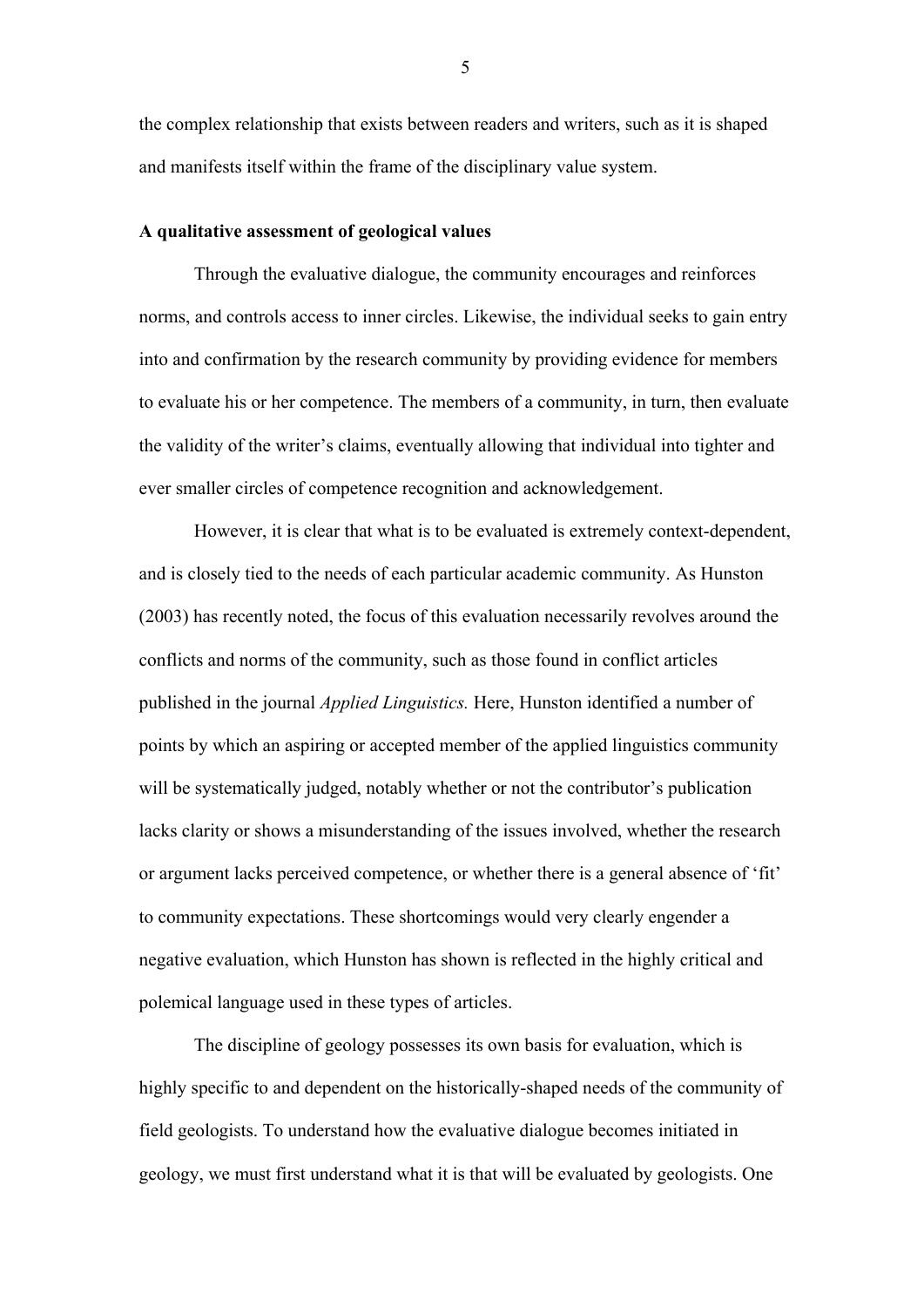particular and differentiating element that undergoes close scrutiny in geology are the results of the field mission. The reasons for this are many, and are largely historically situated (Rudwick 1985, Gohau 1987, Ellenberger 1988, Dressen 2002b).

In writing the Field Account, the field writer's purpose is to describe his field research. However, equally important, he must also show that he is a competent field geologist and therefore credible. Being credible and convincing in one's description of reality is very important since hardly anyone these days will actually go out and check up on someone else's fieldwork, unless he's in competition over the territory, or suspects gross incompetence and wants to prove it. If one is credible, however, a good part of the battle toward gaining a positive evaluation has been won. Indeed, if this evaluation is positive, the discipline's gate-keepers may attribute a recognized field competence to the researcher by allowing some level of entry into the community's more established and recognized inner circles, which Rudwick (1985: 41) has colorfully described as the "brethren of the hammer".

The reader-writer relationship and ongoing evaluative dialogue is therefore key to the successful fieldwork endeavor and to one's continued career. However, being judged convincing and competent is a multi-layered process. First and foremost, it is necessary for the author to translate what it means to be a field geologist and to reinscribe this **within** the community's norms.

One of these norms is how to *act* like a field geologist. In this regard, ethnographical data shows that there is very likely a predisposition among field geologists to tolerating and even seeking out the very conditions involved in doing fieldwork, akin to Bourdieu's (1984) concept of 'habitus'. This includes being of the rugged individual, outdoorsman type, who can go for days with minimal food to leave room in his backpack for hammers, tools, and the up to 30 kg of rock samples he'll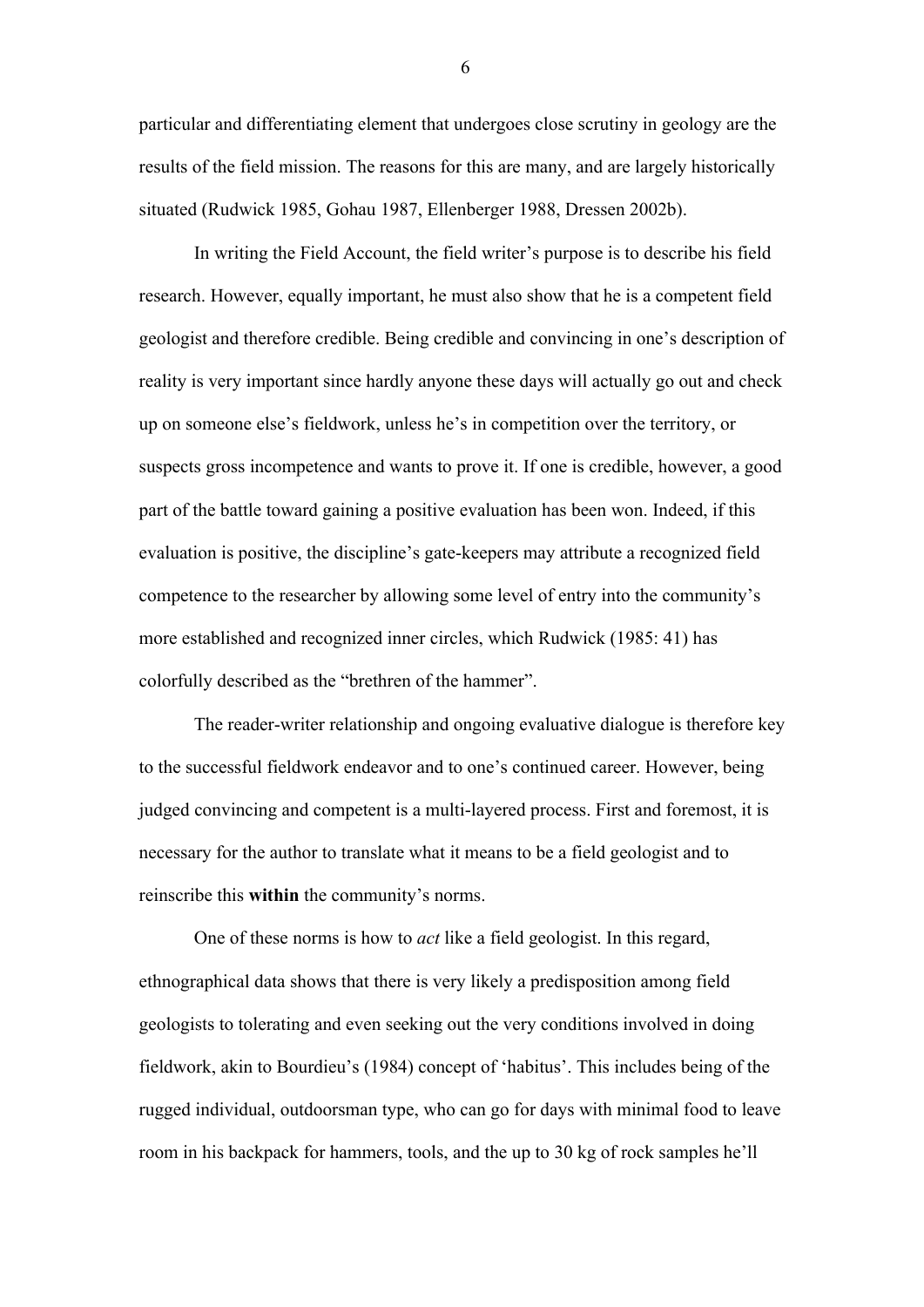pick up during the day (J. Bouloton & G. Chazot, p.c. 1999). Field geologists tend to pride themselves on their exploits, and have historically set themselves apart from the mere 'drawer-type' geologist, who does not get beyond the safety of his lab or office. In contrast, the field geologist will go to pick up his own rocks, whether it be in icy, pouring rain or in 50°C/122°F weather (G. Chazot, p.c. 1999); perhaps also at 4,000 to 5,000 km altitude (N. Arnaud & O. Merle, p.c. 1999), at gunpoint (G. Chazot & F. LeGros, p.c. 1999), or faced with charging elephants and mutinous research teams (Scholz 1997). In addition, fieldwork today is generally done in the more remote – and dangerous – areas of the world, for field geologists are ready travelers, and retain vestiges of the 'world to be discovered' mindframe.

Real field geologists, by their own estimations, must obligatorily spend anywhere from 3-4 weeks to several months in the field, and away from 'home' every year — indeed, if they even have one. One well-known British petrologist prides himself on not owning a home, but camping while back in England, and despite his international reputation, he by choice holds only a temporary lectureship position at Oxford, which he renews annually (N. Arnaud, p.c. 1999).

In addition to knowing how to act like a geologist, one must also know how to *see* like one. What one sees in the field, as a historically central practice (Rudwick 1976), is very important to this particular community, and students spend a considerable amount of time learning how to observe and see properly, as well as how to fit their observations into current schemas for understanding and describing terrestrial mechanisms. As geologists themselves say, if one fails to describe something accurately, it's because one hasn't seen it properly (see Goodwin 1994 and Medway 2002, for a very similar account of the enculturation of students into archeology and architecture, respectively, and their discipline-based practice of visuality). This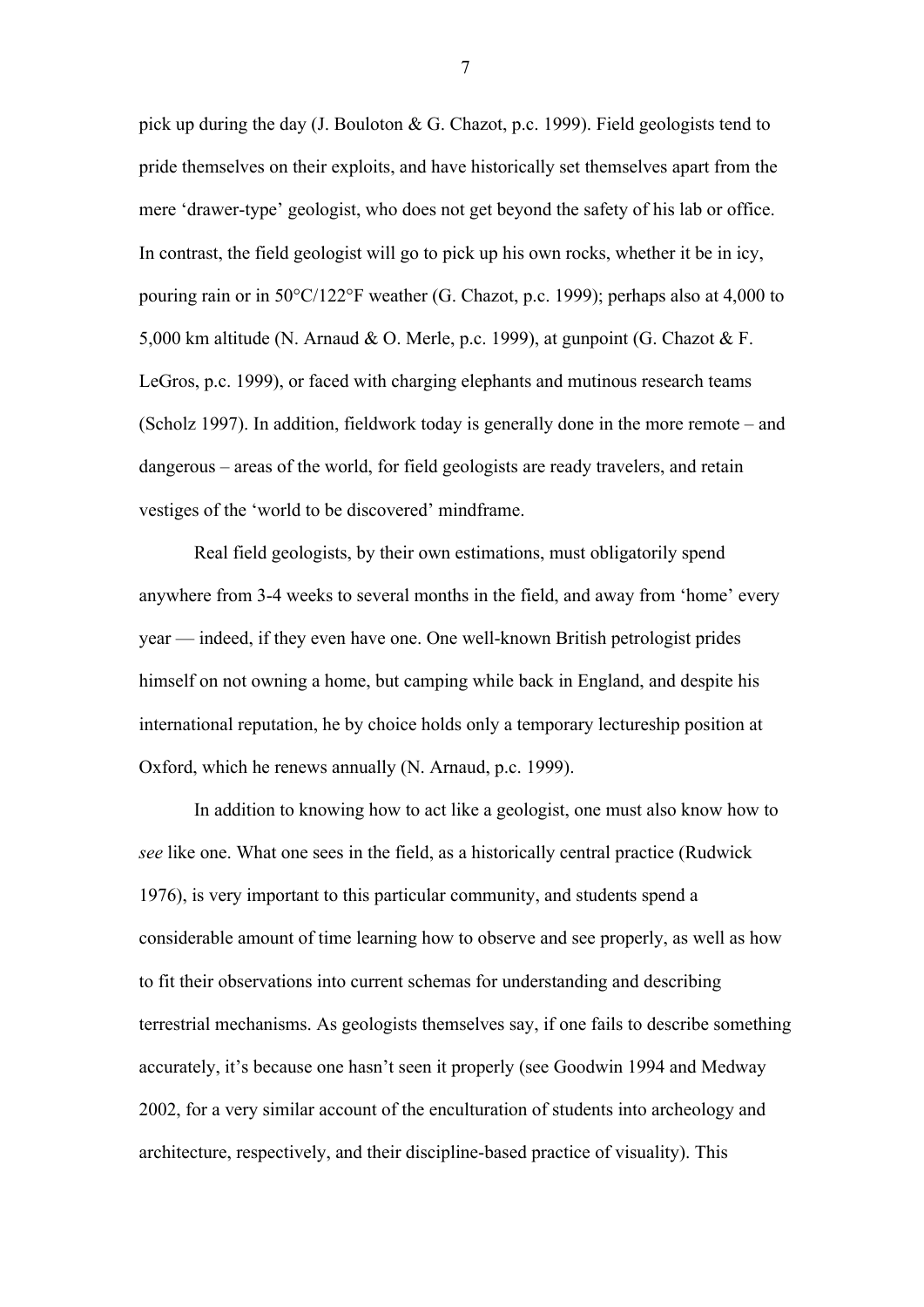communal filter works in exceedingly strong ways, and Rudwick (1996) describes how conceptual innovation only becomes possible when the field geologist completely isolates himself from the community over a considerable length of time.

Because it is crucial that the field geologist prove or demonstrate to his peers that he can act and see like a field geologist, he seeks to shift the balance in his favor by providing elements that will allow his readers to definitively situate him as a confirmed member of the "brethren of the hammer". This positioning is also part of the normative backdrop against which the field geologist will be evaluated.

The evaluative dialogue is thus initiated by the timely linguistic and rhetorical marshalling of conclusive evaluative evidence. Here, the writer must show his readers that he's been in the field, thereby implying that he's a real geologist — for this will add to his credibility. He must also show that he's been properly trained and that he knows what he's talking about — in other words, that he's describing a plausible, or communally acceptable, reality. Furthermore, he must describe this reality in a way which indicates its self-evident nature. Much more than a simple description of the field, then, the Field Account very much depends on the rhetorical success of its fieldwork reconstruction, for it will be evaluated, positively or negatively, on the solidity of the various types of evidence presented by the writer. The devices used to communicate this information will be described in the next section.

#### **The** *implicit* **strategies of the Field Account: A rhetoric of understatement**

However, the conventions of modern geological discourses are similar to the twentieth-century trends noted for other scientific disciplines such as physics (Bazerman 1988), medicine (Salager-Meyer 1998), economics (Shaw 2003) or botany (Swales 1998), or for large corpora data covering many disciplines (Hyland 2000). Namely, drawing attention to oneself has become largely taboo and authorial modesty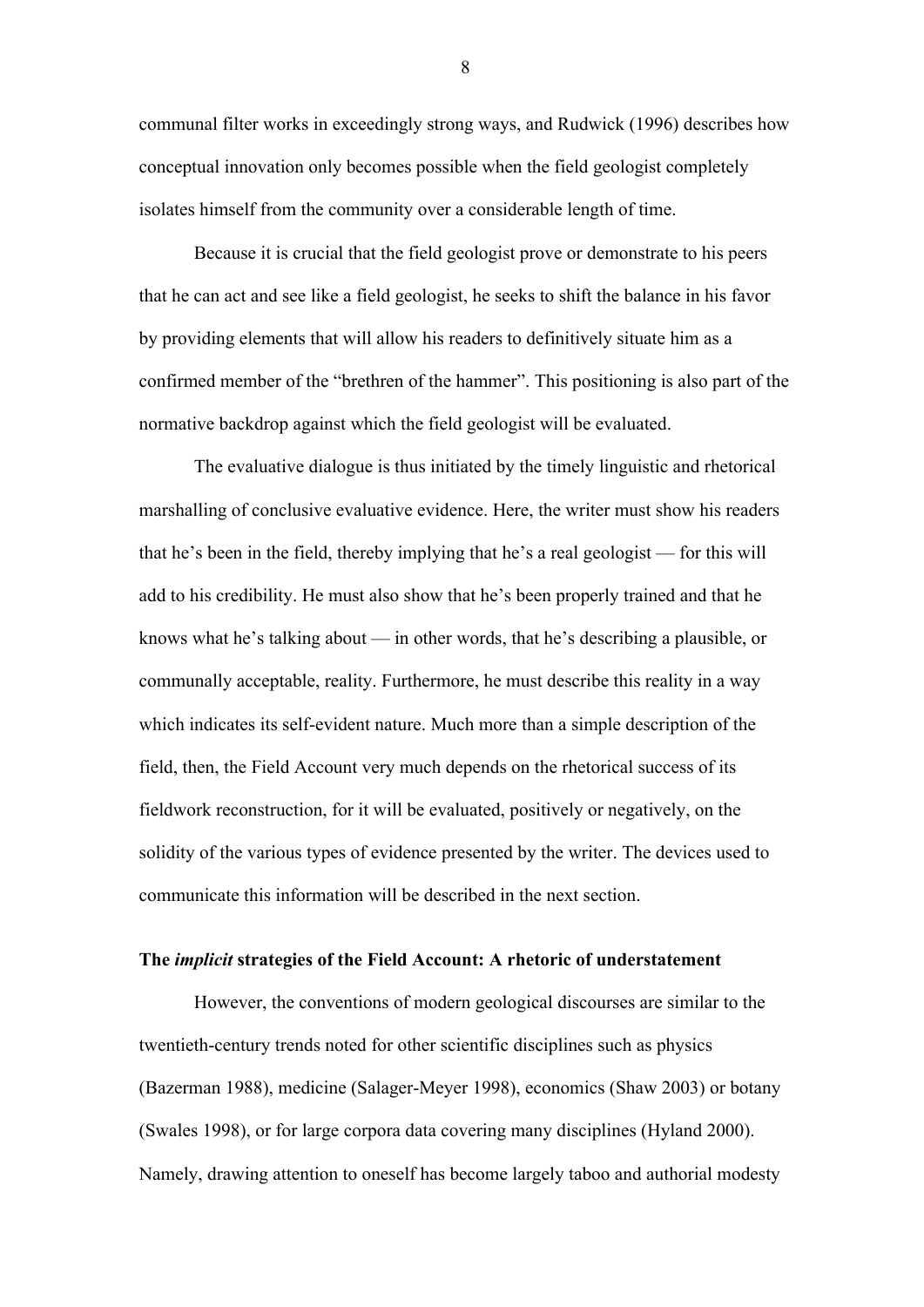has become the norm. Nevertheless, today's Field Account is characterized by a number of *implicit* devices (Ducrot 1972) from which informed readers may infer pertinent and important information. This behind–the–scenes evaluative dialogue hinges on "a rhetoric of understatement", which quietly translates geologists' private need to draw special attention to and reconfirm community values, despite modern discoursal conventions that downplay such displays (Dressen 2002a).

To illustrate the opaqueness of this discourse, we can consider, for example, the following passage written by the previously mentioned, world-renowned but homeless British geologist.

The Karakoram terrane, along the northwest frontiers of Pakistan and India, forms the southern continental margin of the Asian plate (Desio 1964). It lies immediately north of the Tethyan suture zones which mark the zone of collision between India and Asia (Fig. 1). The Shyok suture zone (SSZ) separates the Kohistan arc-microplate from the Karakoram terrane in the north and the Main Mantle Thrust (MMT) places the Kohistan arc-microplate southwards over upper and mid-crustal rocks of the Indian plate. Sedimentology along the Indus suture zone (ISZ) and north Indian plate margin in Ladakh and south Tibet suggests that closure of Tethys along the ISZ, and collision of India and Asia occurred between the early and mid-Eocene at ca. 50  $Ma...$ <sup>ii</sup>

It is likely that to most **of** us, nothing here 'says' that Michael Searle has been in the field at all – so how do we know it? As a bit of background, it might be important to add that Searle has spent more than 40 years hiking all over the 150 km wide and 1000 km long Karakoram, a politically explosive and inaccessible mountainous region nestled among the shared borders of Afghanistan, Pakistan, India and China, and that contains the hotly-contested Kashmir province. We can further consider the fact that Michael Searle is an internationally recognized expert on the Karakoram, and that his name has been referenced together with the Karakoram in over 60 articles indexed in GeoRef. When other geologists read Michael Searle, they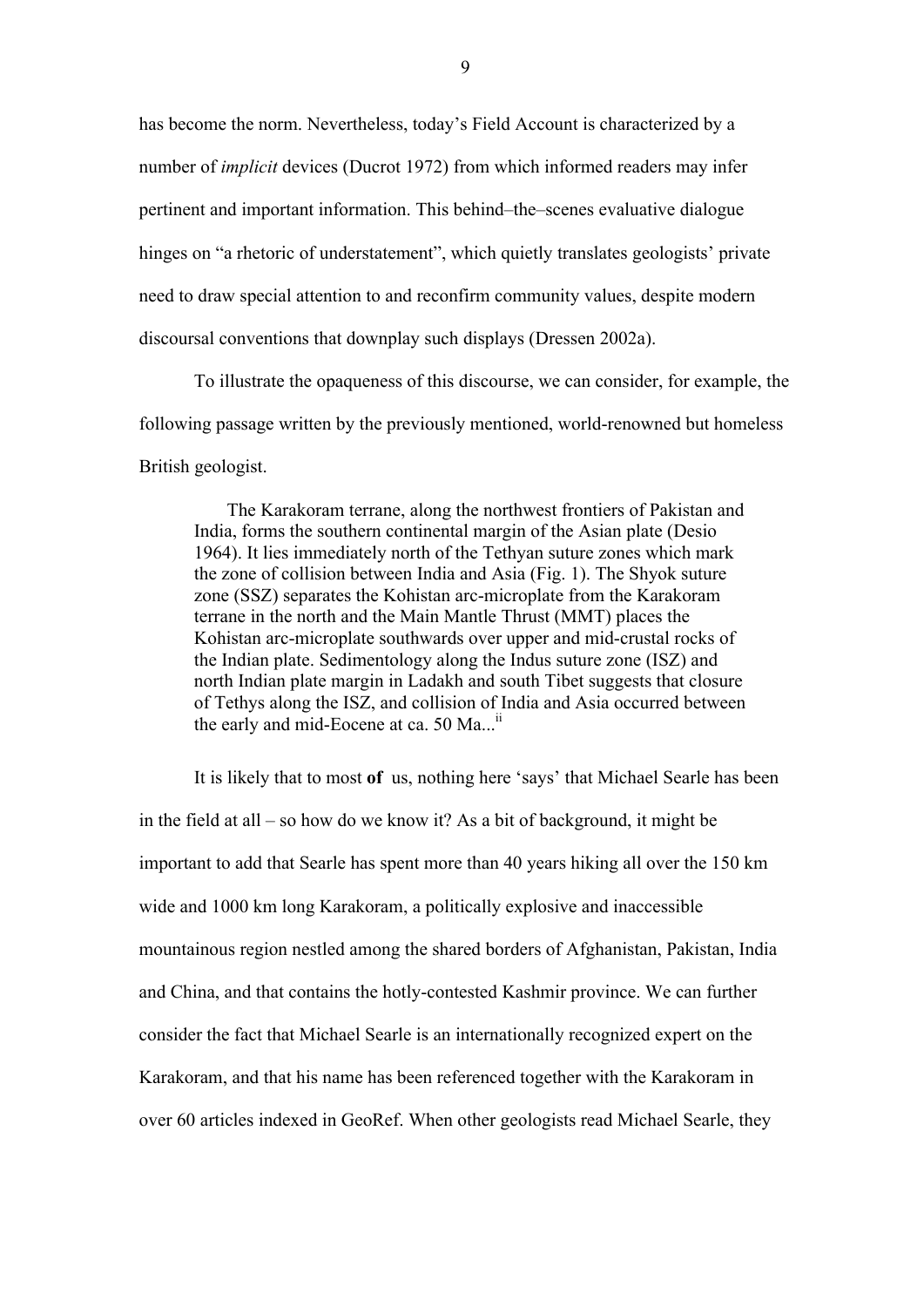clearly identify him as a voice of authority (N. Arnaud, p.c. 1999), and so it is clear that there is more going on in his text than what immediately meets the eye.

As it will be argued here, the linguistic and discoursal markers of evaluative evidence do not *overtly* signal adherence to or divergence from norms. Rather, by using a number of low-lying "clusters of features" (Halliday 1993: 56), the writer can *implicitly* refer to the values and practices crucial to the field geology community, and invite evaluation of his mastery of the craft by those 'in the know'.

#### **Using qualitative linguistic analysis to identify geologists' implicit propositions**

We see the foundations for geologists' evaluative dialogue in the interweaving set of clusters of features, here called "Functional Traces of Professional Field Presence". These low-lying cues tacitly foreground the construction of evaluative evidence, and respond to the author's need to demonstrate the thoroughness of his field research, to persuade the research community of the clarity of his interpretations, to mark his membership **in** his research community by displaying his knowledge of its concerns, and to sometimes even give himself a promotional boost or simply say something about himself. A delimited set of such cues has been identified in the corpus using a qualitative linguistic analysis.

These cues are not grammatically organized, neatly placed within categories such as the passive voice, evaluative adverbs, reporting verbs, and so on, but are rather seen to act as a constellation of traces of field research. Among these traces, we have a variety of overlapping categories: lexical, syntactic, discoursal, visual, metadiscoursal, **and** numerical, each of which adds to the myriad of cues that help the author to define, and the reader to recognize, field competence.

These traces are organized according to a systematic set of thematic and functional patterns that extend throughout each text exemplar, and across the entire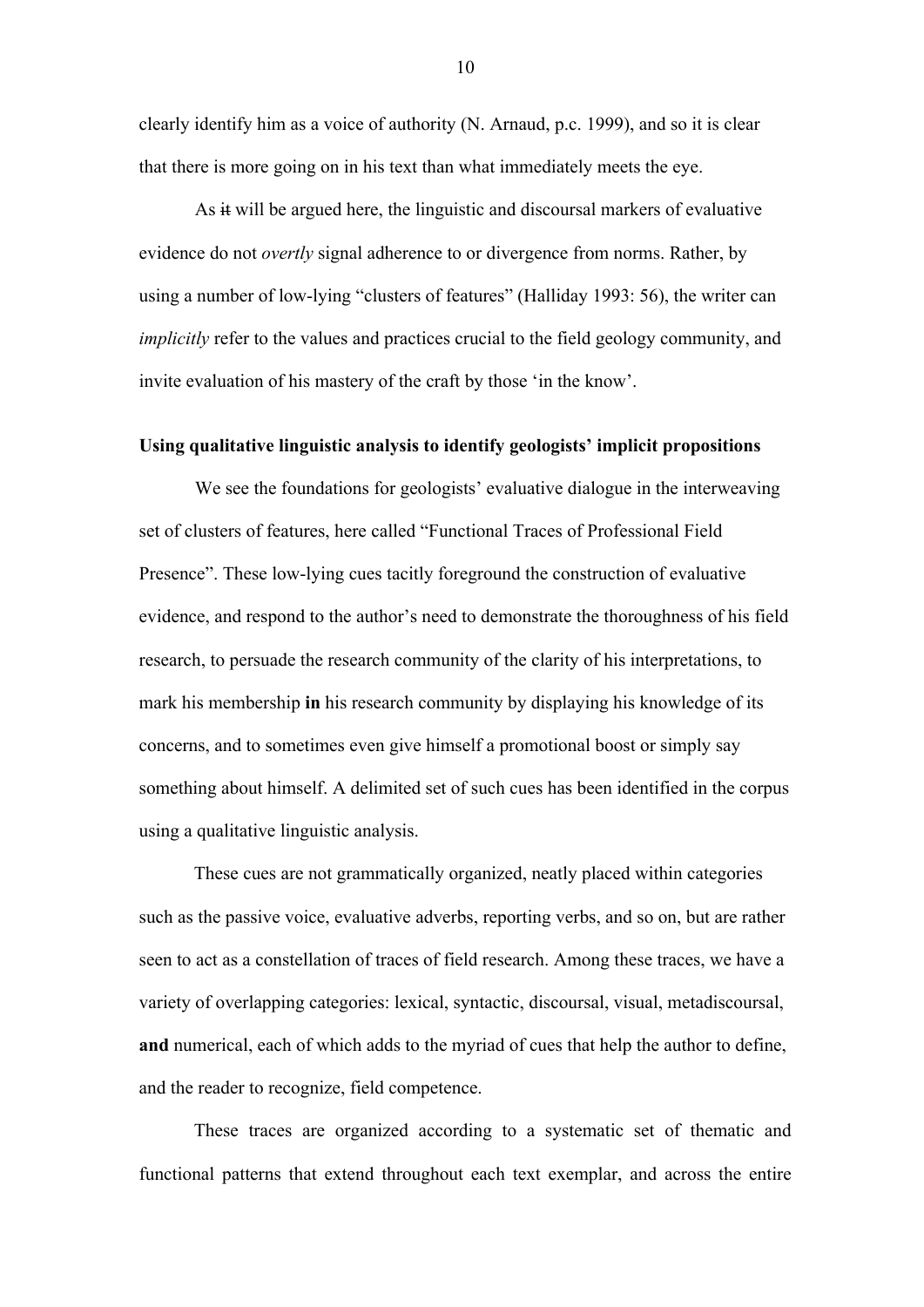targeted corpus. In contrast to a 'quantitative' analysis, which uses statistical models, key word and collocation searches, the 'qualitative' linguistic analysis adopted here uses a more interpretive identification process, contrasting what actually appears on the page with what ethnographical and other qualitative data has revealed as being norms of evaluation for field geologists. Three functional categories of features have been identified in the corpus, listed in order of least to most frequent.

- (1) *Explicit researcher implication* in the research account, whereby the author draws overt attention to his role as the field researcher,
- (2) *Disguised indications of researcher activity* in the field, that signal the author's field activities without necessarily drawing explicit attention to him, and a
- (3) *Demonstration of research community-based professional expertise*, which allows the author to display his detailed and shared disciplinary knowledge by using appropriate metadiscoursal cues and disciplinary terminology.

#### **Type 1: Explicit researcher implication in his fieldwork**

The least frequently occurring functional set of traces explicitly implicates the researcher in his fieldwork, by allowing the author to overtly signal his research endeavors, intellectual engagement and activity. This is done in part by grammatically 'fronting' references to his person and his research group. Such agential statements of field activity are found in the first person plural pronoun 'we' (Ex. 1) or in the plural possessive 'Our + [a noun]' (*our study*, *our samples*; Ex. 2). Here, the author directly attests to his actual presence in the field by representing himself and his co-workers as both the grammatical subject and possessor.

- 1. Because the block is exposed high in the near-vertical wall of a glacial cirque… *we have not been able to examine it closely*. [JP-So]
- 2. However, *our* synthetic secondary fractures make a greater angle with respect to the fault-zone boundary (approximately 30-60°). [JSG-Do]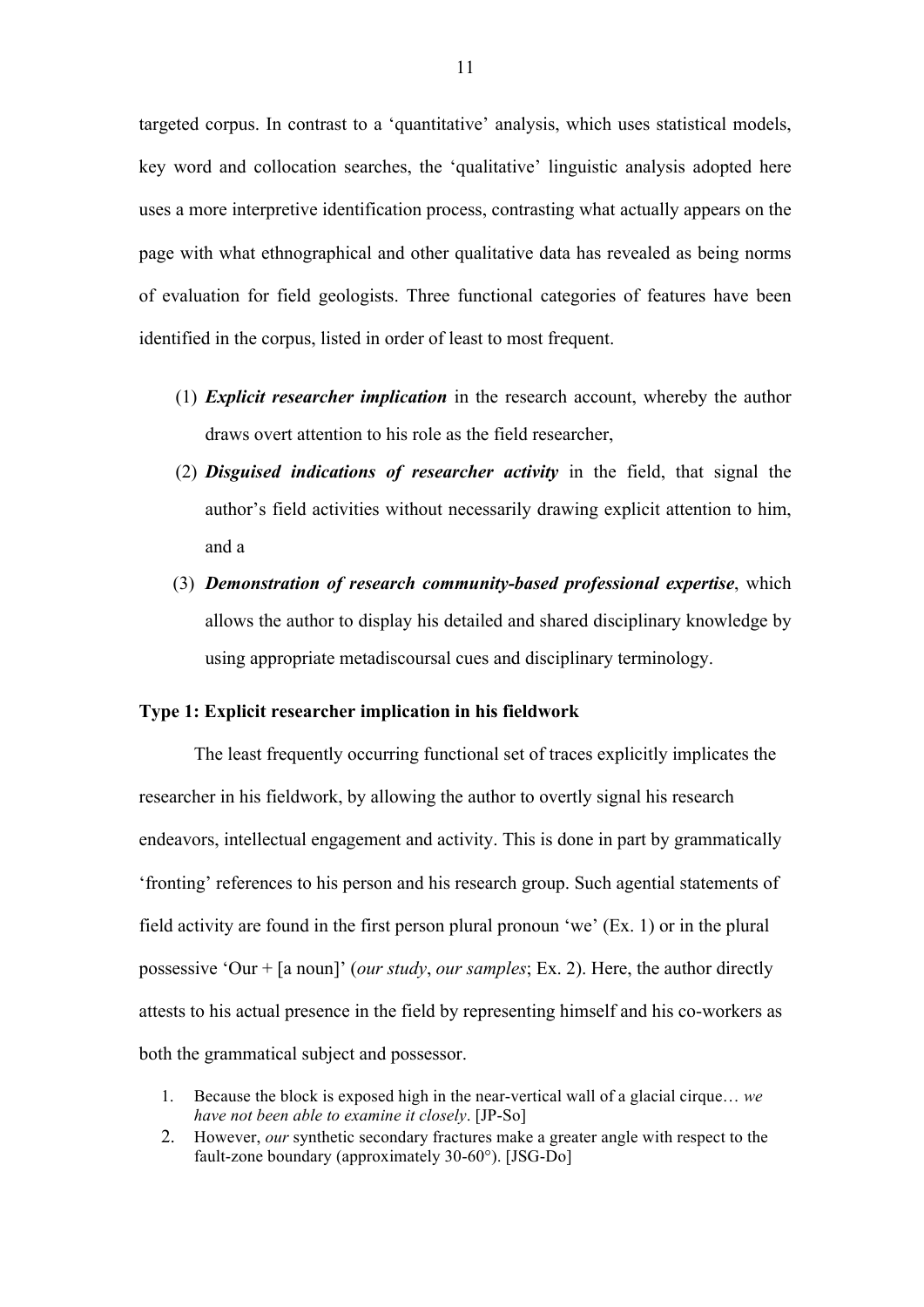Another set of traces identified in the corpus (Ex. 3-4) mark intellectual engagement by using adjectives and adverbs of judgment and comparison. Here, we find "on-site enthusiasms" occurring as adjectives or adverbs of opinion (*fortuitously*, *dramatically*). While these traces can be true personal opinions, as in "The footwall exposes a *superb* or *spectacular* fold axis...", they also simultaneously attest to the actual physical observation of the field, to the researcher's own evaluation and discernment, and to his own competent judgment in understanding the field. Such evaluations reify community values by insisting on how closely what has been seen in the field does or does not match what geologists take to be the norm.

- 3. The CFS is *extremely well exposed* along most of its strike, but *exceptional exposures* occur along the south and east sides of the Sierra Cabrera basement high… [JSG-Ke]
- 4. Most ijolite outcrops reveal such a *bewildering* range of textures that there is little doubt... [JP-Ha]

Another type of device used in the construction of evaluative evidence are those descriptive adverbs that, while they lack the overtly judgmental weight and explicit intellectual engagement of the previous type, undeniably indicate a process of authorial discernment. Here, one understands the author to be describing what he has seen in the field *in comparison to* the other features he has observed, by contrastively evaluating the nature of the evidence (Ex. 5).

5. The granodiorite *usually* occurs between the gabbro and the granite, and the quartz diorite is *mainly* scattered as enclaves within the granite (Fig. 2e, f) [LI-Xu]

Whole interpretive phrases also mark personal discernment, where the author takes a stand on his field description and works a plausible and self-evident interpretation from it. Here, he exposes his interpretation of reality by using natural facts collected in the field as support for his claims, bolstered by verbs of seeing (*see*, *observe*; Ex. 6, 8), which sets up the interpretation as the natural and evident prolongation of the field observation. The onset of this discoursal move is quite often signaled by a cluster of coinciding features, such as existential 'it' or 'there' coupled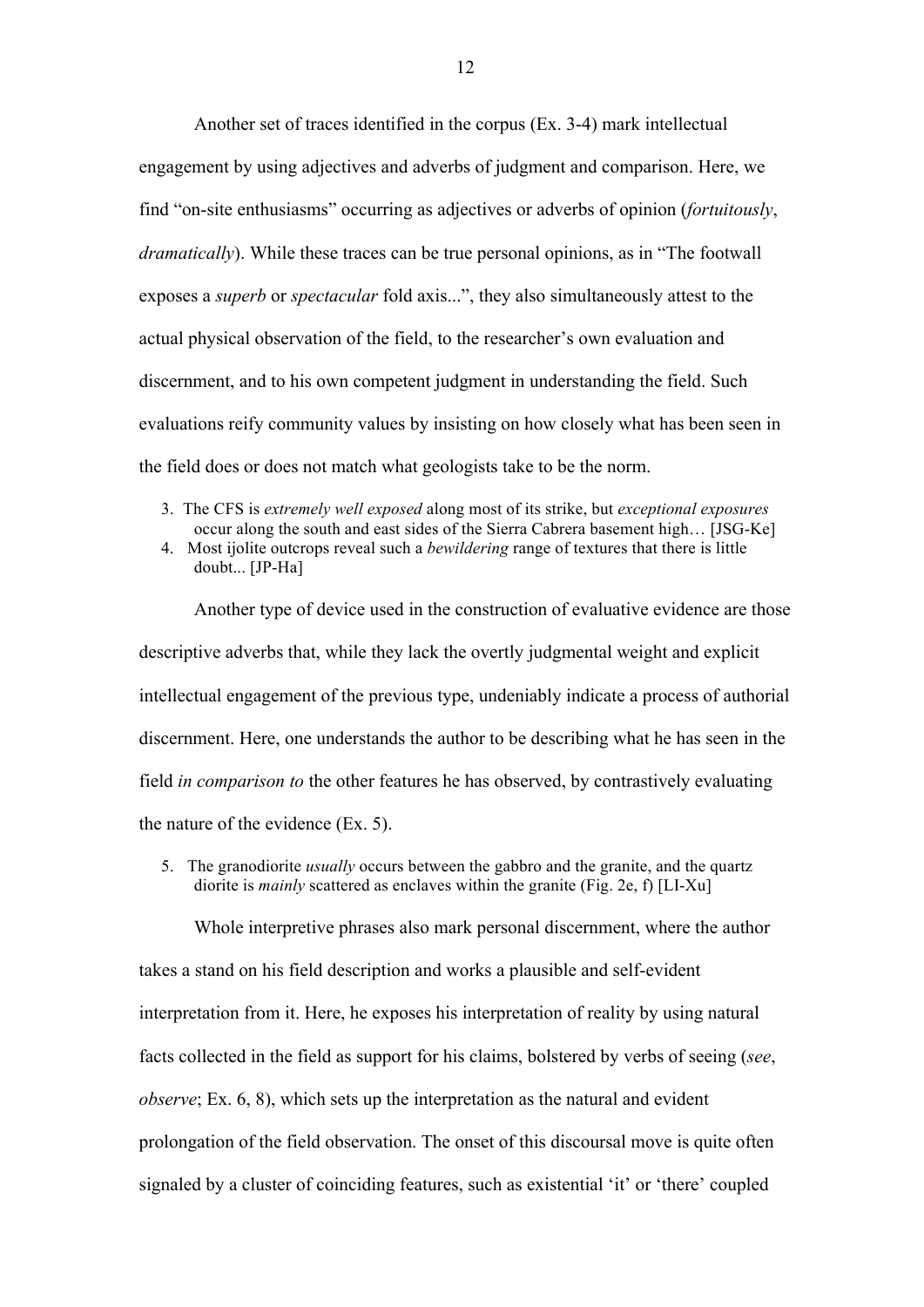with a judgment-marking adjective (*enigmatic*, *evident*; Ex. 6-7), by argumentative connectors (*therefore, although*; Ex. 7-8), and by the marked increase of an otherwise non-existent modality in a straightforward Field Account (*may*, *might*; Ex. 8). It is also at times indicated by a shift from present-to-past tense (Ex. 8), as well as by a set of verbs that imply human intellectual engagement (*imply, suggest, base, interpret,* 

*indicate, argue*; Ex. 8-9), where the grammatical agent is the field.

- 6. *It is enigmatic that if the pyroxenite* was indeed the earliest intrusive component, *it is never seen intruding* the mafic fenites that are extremely well-exposed along the... [JP-Ha]
- 7. *It is evident, therefore, that the growth of graben-bounding pairs of faults* is not always coupled in such as way as to maintain complementary displacement profiles. [JSG-Ca]
- 8. *These pegmatitic granites imply* filling of late-stage fractures by residual melt drained from the largely crystalline leucogranite by percolative flow. *Although* the pegmatitic granites *may suggest* local volatile phase saturation, *we have not observed miarolitic cavities to confirm this***.** [LI-Pr]
- 9. *Preservation of the euhedral calcite rhombs argues* against this *interpretation* and *suggests that* the calcite was... [JP-Co]

#### **Type 2: A disguised account of research activity**

A second functional category of traces is thematically organized around giving

details of the research activity itself. Here, however, the author 'disguises' his own

participation in the observational and descriptive task. These are the research account's

"doing the work details" (Rowley-Jolivet 2000) and are generally presented without

personal attachment. By using these types of traces, the researcher signals his activity,

but does so more or less indirectly. To this end, there is a whole range of process and

activity-based nouns that construct the author's own research endeavor, but that remain

largely unclaimed (Ex. 10-11).

- 10. "The high relief in the area of up to 900 m allows *assessment* of...." [MM-Gr]
- 11."The ubiquitous *evidence* for extensive brittle deformation... may have two important *implications*." [JSG-Ke]

Likewise, verbal adjectives may also disguise the researcher's activity. They are discreetly tucked away into the sentence, far distanced from the main verbal phrase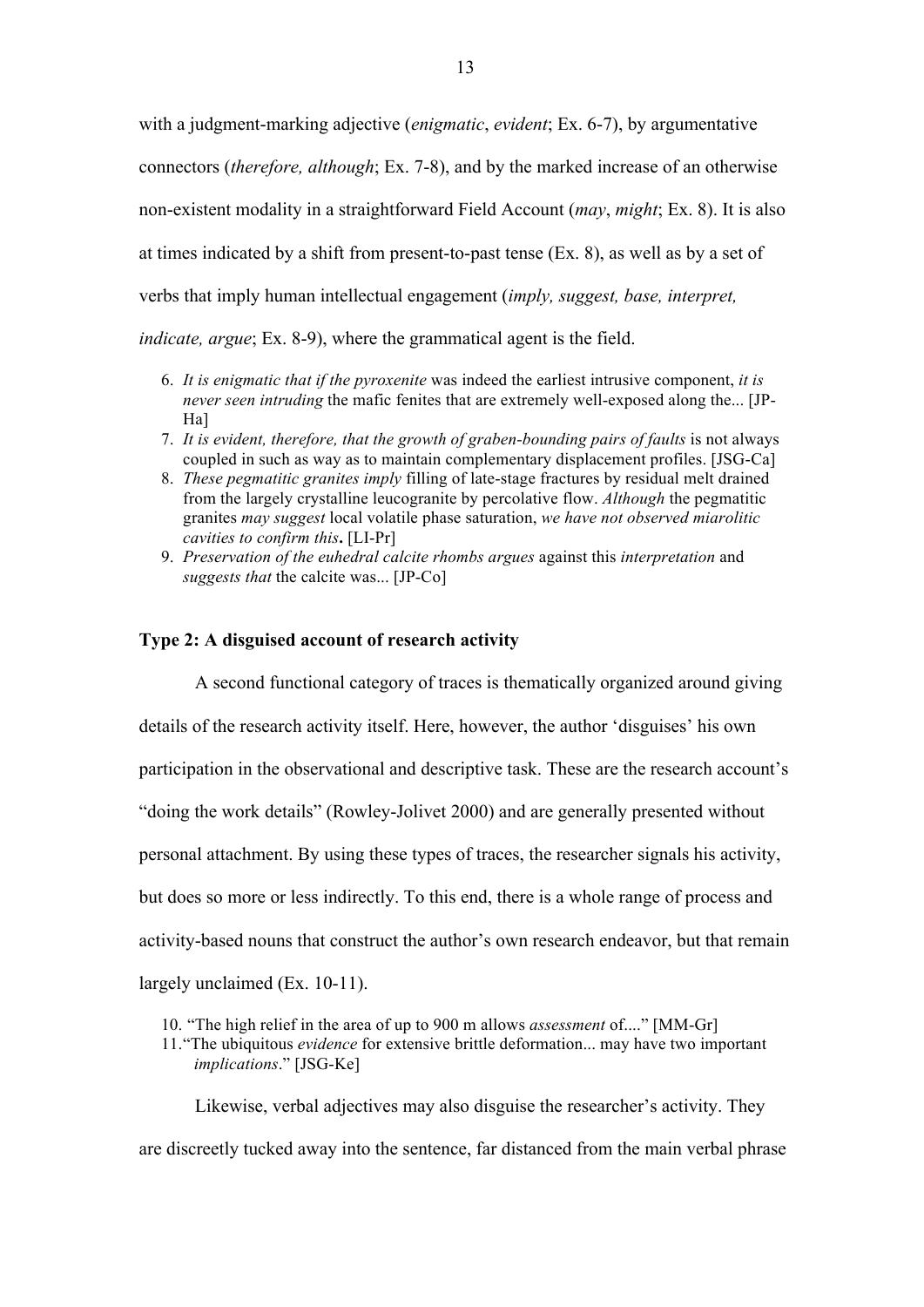(Ex. 12). Another discreet verbal strategy consists of using a passive verb, where the demoted agent might be imagined to be the researcher, but whose true identity remains somewhat ambiguous (Ex. 13). The field geologist author further disguisedly describes the field by using epistemic modality, or the oft-discussed 'hedge' (e.g., Myers 1989; Salager-Meyer 1994; Hyland 1996). While it is commonly argued that hedges are a tool for indicating 'politeness' or are used as 'face-saving tactics' (Brown & Levinson 1987), one can also consider them to be indirectly indicative of researcher activity in a discourse characterized most, as in medicine, by its "researcher invisibility" (Salager-Meyer 1998). As such, such hedges can also be read as additional proof of having been there, for they constitute a softening of the impersonal, empirical fact (Ex. 14).

- 12. In pavement outcrop within a discrete body of leucogranite NW of the town of Phillips (Fig. 2, locality 1), the leucogranite exhibits a sheeted structure in which structurally concordant screens of pelitic schist occur (Fig. 3a–c), and sheets of leucogranite and pegmatitic granite occur within the pelitic schist outside the *mapped* contact of the body. [LI-Pr]
- 13. No feldspar, magnetite or mica *is ever found* in these ijolites. [JP-Ha]
- 14. Metre-scale, low-amplitude, lineation-parallel ridges and grooves megacorrugations — are also observed (Fig. 2), and these *seem* to be typical features associated with other normal faults. [JSG-Do]

One final verbal strategy is to present oneself as some elusive actor or 'invisible'

demoted agent-recipient, only remotely alluded to by verbal adjective (Ex. 15). While

the agent recipient in Example 15 is most likely the researcher, in the following

sentence (Ex. 16) the geological features seem to supplant the human observer, who in

reality uses the structure himself to trace the pathways.

- 15."The good three-dimensional exposure *afforded by* the incised banks of the Tshweneng River shows that..." [CG-Ja]
- 16. "Locally, several centimeter thick late pegmatite veins consisting of aenite, perthitic alkali feldspar and eudialyte and other Na-REE-Zr-silicates *trace* the main fluid pathways..." [JP-Mi]

The author makes further reference to his field activities by referring to the

various metric, angle and direction measurements he has made in the field: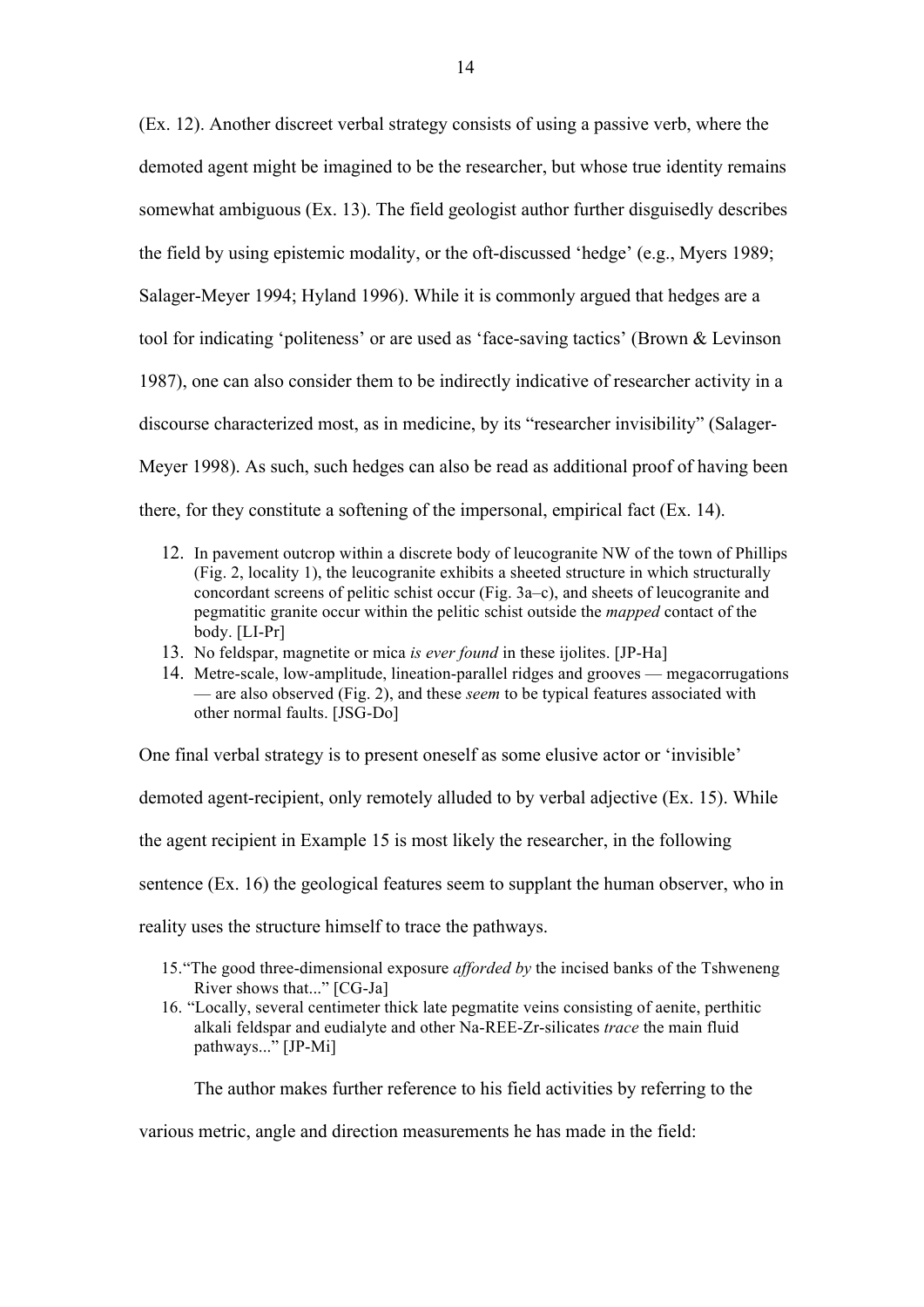17. Maximum displacements on the mapped faults range *from 1.5 m to 150 m,* and their trace lengths range *from 108 m to 6584 m*. [JSG-Ca]

The field writer will also use 'locational' adverbs and prepositions to indicate where and how the structures occur in the field. These traces denote an actual taking-in of the field with a specialist's eye, and translate either the researcher's visual and microstructural appreciation of the location of geological features in relation to one another, or the researcher's own movement from point to point in the field (Ex. 18).

18. The peridotite *over*lies high-grade gneisses and marbles… *along* an essentially lowangle brittle thrust marked by extensive brecciation discernible *over a distance of up to* 100 m *away from* the context. [JP-Vd]

Field geologists, of course, must necessarily visually communicate what they have observed (Rudwick 1976), and the discipline's normalized practice of "visuality" is implied through metadiscoursal reference to the author's own maps, cross-sections and the like, drawn based on his field mission. Such in-text references to visual representations are a crucial form of field description, and the author's involvement is assumed. An absence of citation of other authors would otherwise indicate "I drew this" (Ex. 19).

19. The most spectacular slickenslide surfaces have been *schematically represented in Fig. 2* and *they are shown in the photographs of Fig. 3*. [JSG-Do]

Certain complex noun phrases indicate the geographical location where the author has done his fieldwork. In this way, authors appear to lay territorial claim to the structures studied in their region, especially when these structures become acronyms when added to geographical markers (Ex. 20).

20. From the *town of Rjukan* to the *village of Tuddal* (Fig. 1), an excellent section (ca. 1000 m) is exposed. [CG-Br]

Finally, the writer also confirms his research activity in the field by using sentence-final, parenthesized references to his own prior fieldwork missions (Ex. 21). Reference to one's own previous fieldwork provide definitive proof of field presence,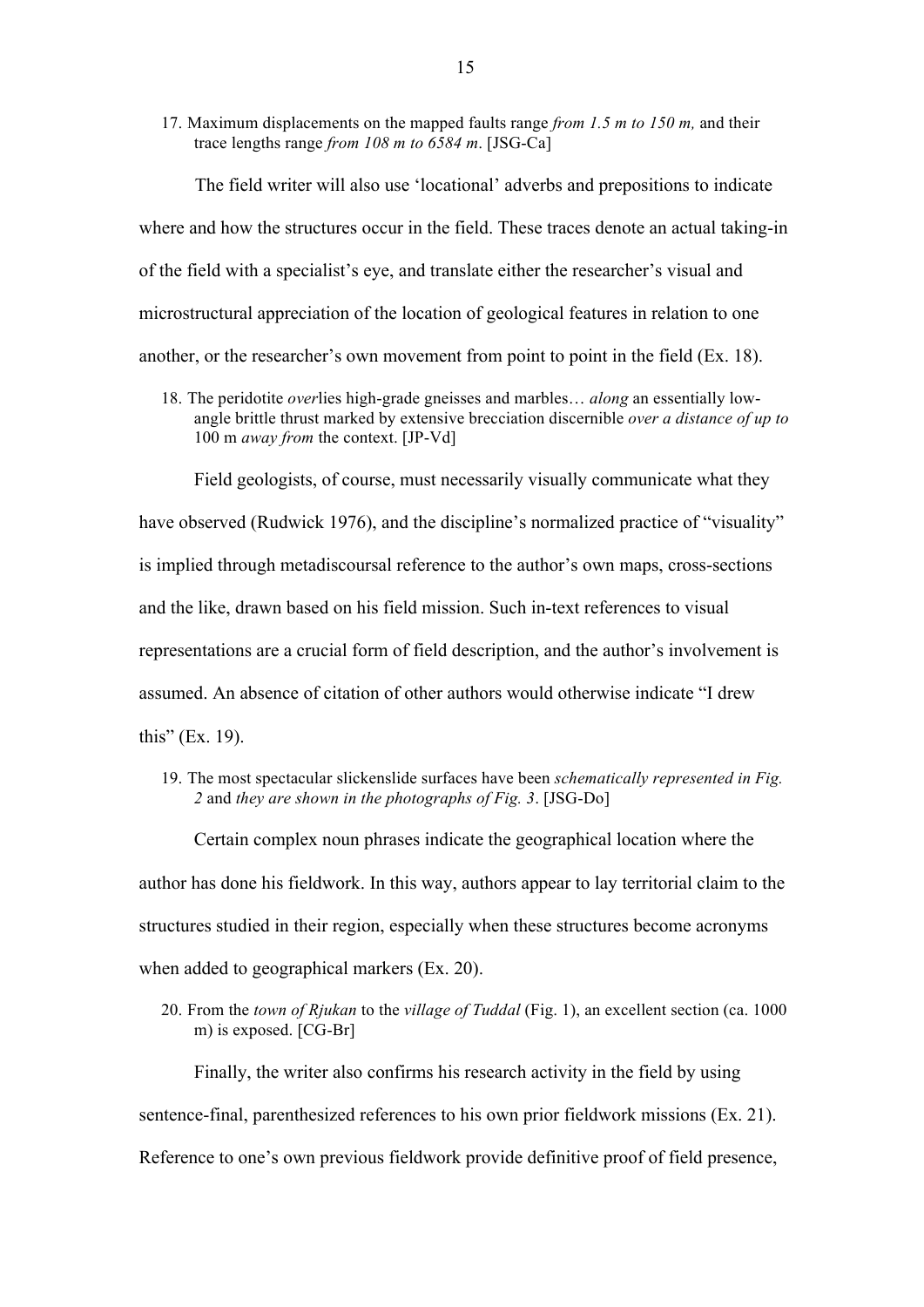although the present article may not make explicit, textual reference to it. Because one fieldwork mission may inspire three to five separate articles, some more closely focused on the field mission than others, not every article will have the same amount of explicit field detail. If questioned about the curious absence of explicit fieldwork markers in a particular article, although the analyst knows full well that the author "was there", the author might very well respond that "yes, it [the field report] is there, but it's in the bibliography" (N. Arnaud, p.c. 1999).

21. Strauss & Turner (1950) considered the pyroxenite to be the earliest intrusive component of Spitskop and presented a photograph. However, Strauss & Turner provided no petrographic description of this dyke, and as this exposure no longer exists *(Harmer 1992)*, the relationship... remains unclear. [JP-Ha]

#### **Type 3: A demonstration of research community-based professional expertise**

Finally, turning to those functional traces that occur most frequently in the corpus, we can note that these traces are less markers of field *activity* than they are of field *professionalism*, whereby the author paints a picture of himself as a competently trained field geologist who knows when and how to wield the appropriate terminological, grammatical and discoursal structures for his discipline.

Among the lexical items we find here are nominal and adjectival descriptive qualifiers, which relate observed geological rocks and structures. The description of these objects is a further demonstration that the author is well versed in the specific sub-disciplinary norms of his specialty, and that he knows how to play the basic "disciplinary game" by using its key terms to address a domain-specific audience (petrology, Ex. 22; structural geology, Ex. 23; geochemistry, Ex. 24).

- 22. *Ijolites* form the *bulk* of the *silicate phase* of the *complex*. [JP-Ha]
- 23. *Dips* of the (steepest) part of the *monoclines* vary along their *fold axes*, with the *maximum bedding dip* usually occurring close to the '*brittle' tip*. [JSG-Ca]
- 24. Above the *opx*-bearing *mantle rocks*, poorly to unlayered *dunites*, *cpx-dunites*, *wehrlites*, and *plagioclase*-bearing *wehrlites* occur with a *thickness* up to 500 m. [GCA-Ba]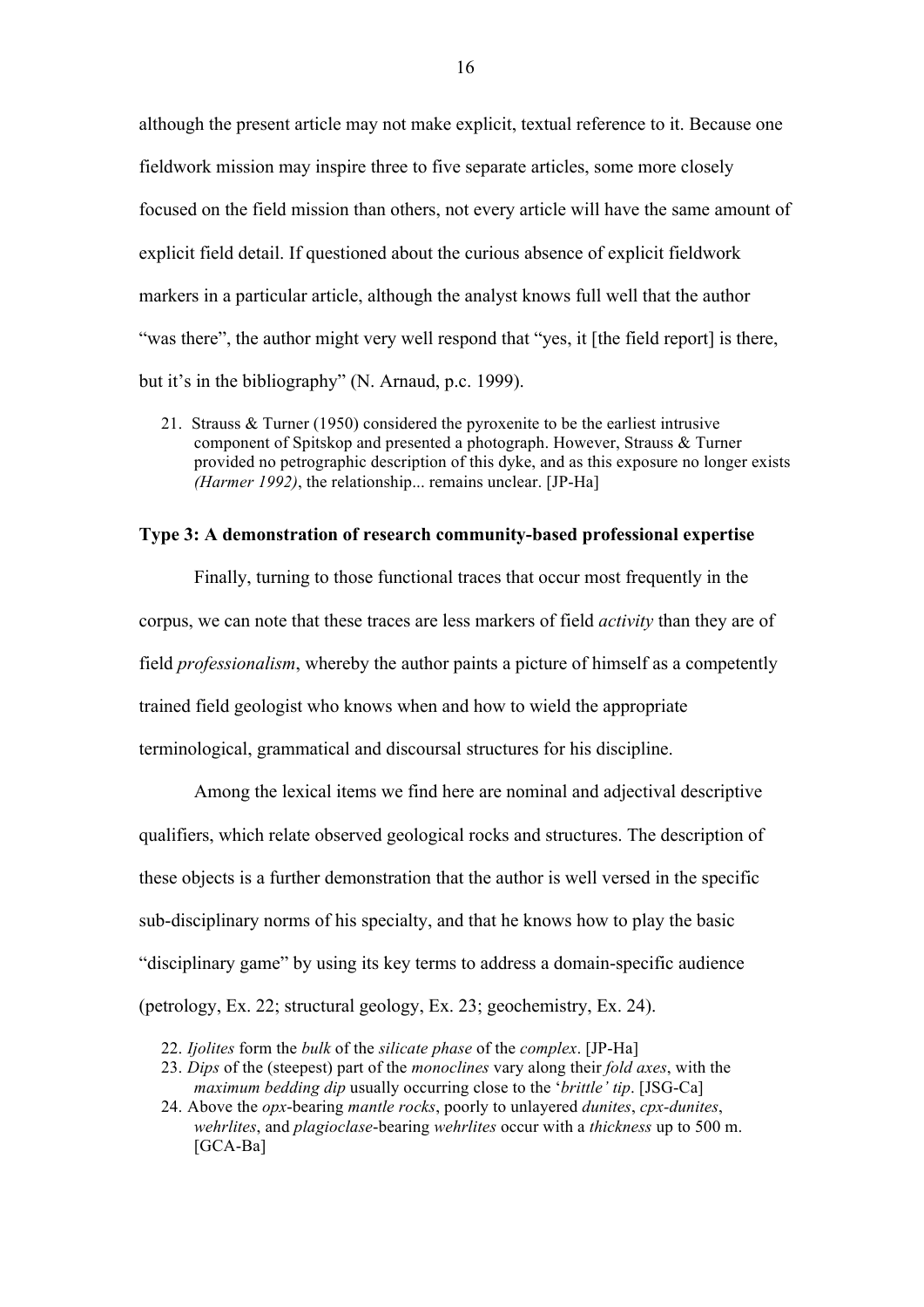The author also appeals to the shared background knowledge his readers will be assumed to possess, by making his field description more relevant to the concerns of a wider geological audience. To this end, he uses both adjectival qualifiers of geological time, as well as verbal and adverbial indications of geological activity, quite often coupled with the past tense (Ex. 25).

25. *Miocene-Recent* left-lateral oblique-slip (transpressional) was accommodated along the CFS (Hall, 1983; Rutter et al., 1986). ... The CFS *has been active from the Burdigalian to the present***,** with fault movement being laterally transferred, and accommodated, by different branches of the CFS *through time* (Keller et al., 1995). [JSG- Ke]

As has been noted elsewhere (Dressen  $&$  Swales 2000), the verbal repertoire used for field description is mostly general and non-technical in nature. Accordingly, the geologist demonstrates his mastery of geology's more technical relationships by using a set of verbal adjectival and participial qualifiers to describe the interaction between the rocks and structures observed in the field. The agents and demoted agents of these verbal qualifiers are necessarily the observed geological structures (Ex. 26).

26. The *stepping* sense of the fissures preserves the *ca* N020° strike of the main fault, whilst fully *exploiting* those joints *oriented* favourably for reactivation... [JSG-Ca]

Finally, the author responds to his research community's concerns and practices by acknowledging what other researchers have reported and contributed to the bed of communal knowledge. He thereby situates his own field research within a myriad of references to other researchers' published field results.

In the handling of these trace clusters, we can see the author position himself in relation to both his own concerns as well as the research community, by fashioning his field observations into the rhetorically sensitive description and community embedded interpretation we find in the end account, where each word has its role to play in the construction of evaluative evidence. To illustrate how this is done, let us now turn to a rather typical example of the Field Account<sup>iii</sup>, in order to examine the ways in which these thematic and functional trace clusters operate together so as to provide readers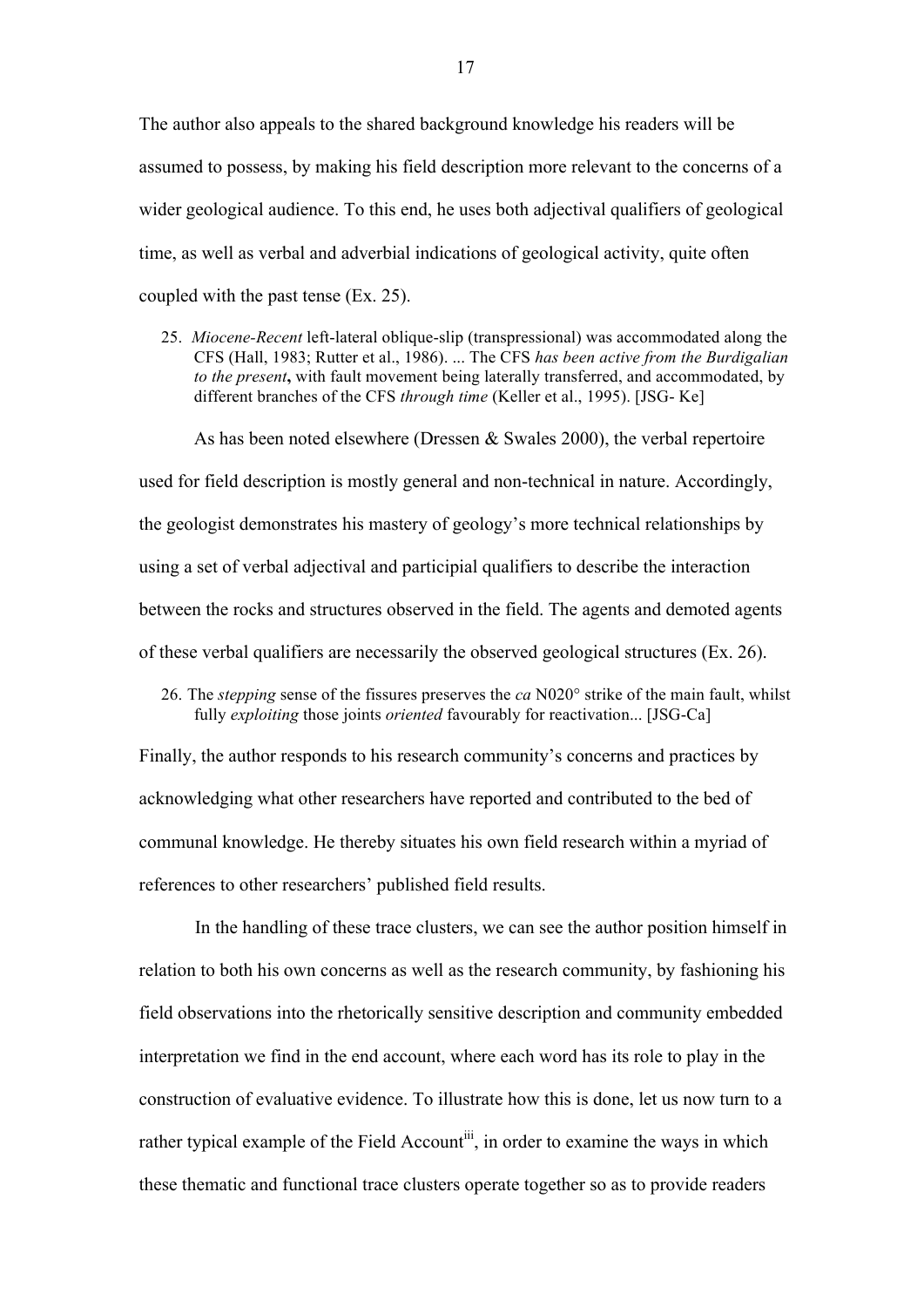with the resources necessary for evaluating **the** researcher's credibility, competence

#### and authority (*sentence numbers have been added*).

<sup>1</sup>The southern Yadong-Gulu rift is composed of the Pali and Duoqen valleys, which together extend approximately 90 km in a north-northeast direction across the southern Tethyan Himalaya (Plate 1).  $\ldots$  <sup>2</sup>Both valleys are bordered on the east by a rugged, anomalously north-northeast trending segment of the High Himalaya dominated by Mount Chomolhari (7313 m), referred to subsequently as the Chomolhari range.<sup>3</sup>The Chomolhari range is the geomorphologic expression of the YCS.<sup>4</sup>The western foot of the range, bordering Duoqen and Pali valleys, is marked by an en echelon set of active high-angle normal faults which, in aggregate, we refer to as the Chomolhari fault system (CFS) (Figure 2). <sup>5</sup>The CFS is evidenced by conspicuous scarp cutting moraines, hanging glacial valleys, and triangular range-front facets [Armijo et al., 1986]. <sup>6</sup>These features are evident both in the field and on thematic mapped images. <sup>7</sup>West of Duoqen valley, generally east-west striking Paleozoic and Mesozoic sedimentary strata of the Tethyan belt are exposed. <sup>8</sup>These strata are succeeded southward by a diverse assemblage of granite, granite gneiss, schist, phyllite, and locally marble, the bulk of which we assign to the Greater Himalayan belt. <sup>9</sup>These strata are readily observed along the west side of Pali valley and along the two principal north-south roads through the region, which converge near the southern edge of the map area at Yadong (SW corner of Plate 1). … <sup>10</sup>Our field observations together with the regional mapping by Gansser (1983) suggest that the crest of the Chomolhari range is underlain by high-grade metamorphic rocks and granites of the Greater Himalayan belt. <sup>11</sup>To the east in Bhutan, the Himalaya are similarly underlain by greater Himalayan belt strata, with local outliers of Tethyan belt strata preserved above [Gansser, 1983].

Very generally, this passage, taken from an article in structural geology,

identifies and localizes the general geological structures of the area [1-3], and introduces the "CFS", or the Chomolhari fault system [4], which the authors then describe using their field observations [5-9]. Crucially, the field observations made along the CFS allow the authors to posit an extremely important finding, the YCS [3], with implications for understanding the entire regional geology, i.e., the Greater Himalayan belt strata [10-11].

In this text, traces demonstrating community-based professional expertise (Type 3) are the most common, as is standard for the part-genre, and make up 0.28 of the passage (80 tokens from 286 words). The average for such traces in structural geology is 0.31 (standard deviation 0.04). These traces, then, constitute the core around which the authors construct their account, and are densely packed throughout the description of the field [4-8], as well as in the interpretive claim [10].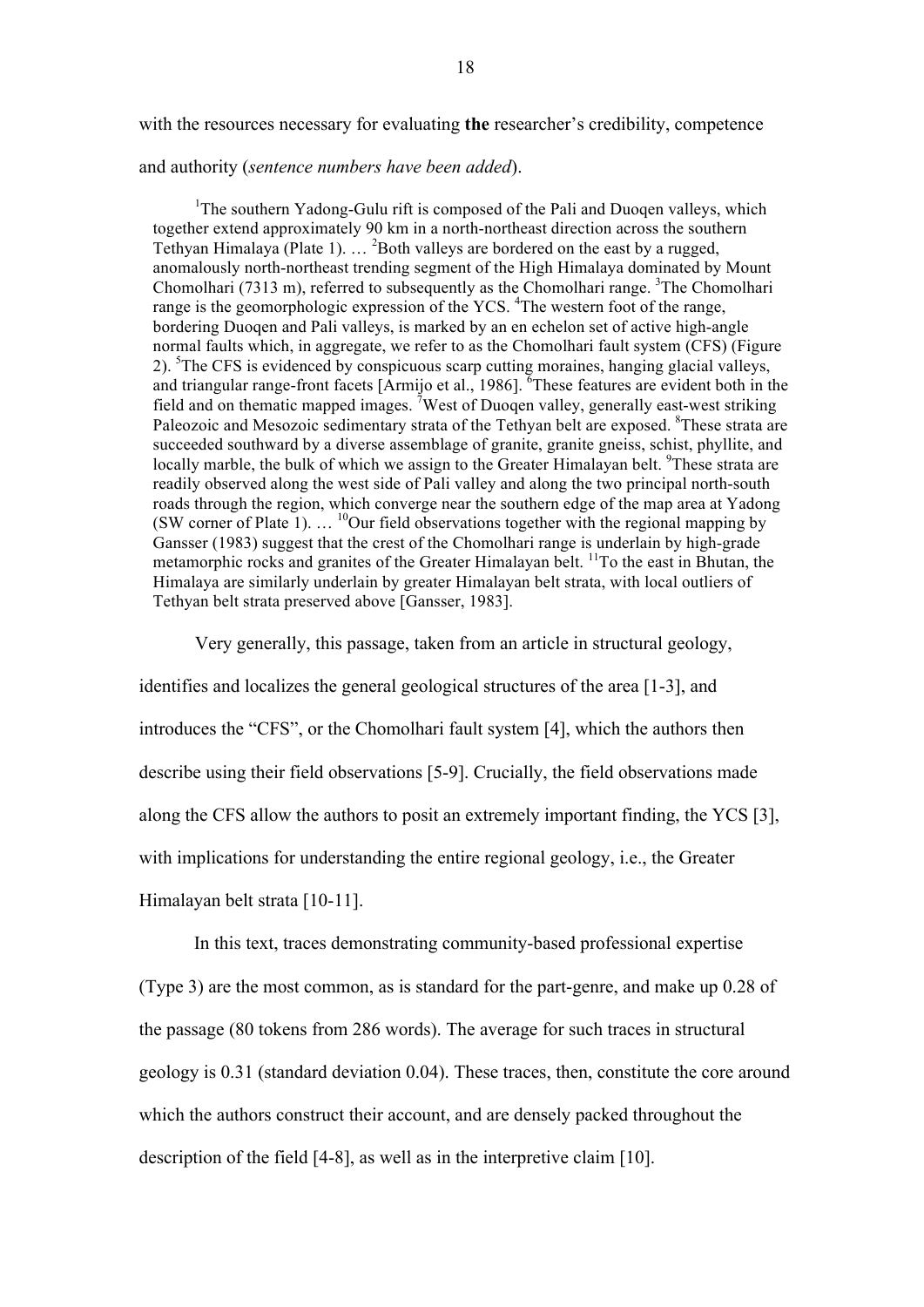However, the authors also keenly demonstrate their field activity by using traces disguisedly marking their field activity (Type 2). The frequency is somewhat atypical here (0.23, or 66 / 286), for the norm in structural geology is 0.14 (standard deviation 0.02). We can further note that the authors principally use 'Geographical location markers' to do so (29 / 66). While these traces taken alone clearly do not constitute definitive evidence that the authors were in the field, it is noteworthy that they are often attached to 'Nominal qualifiers of the field' (Type 3), which suggests that the authors are taking possession of the field, especially when this construction occurs in conjunction with a number of quasi-metadiscoursal statements ('*referred to subsequently as* the Chomolhari range' [2], '…*we refer to as* the Chomolhari fault system' (CFS) [4], and 'the bulk of which *we assign to* the Greater Himalayan belt' [8]). Furthermore, the authors have coined the term 'Chomolhari fault system', immediately replaced by the acronym 'CFS' [4], which is then used throughout the remainder of the article. The authors thus appear to be actively working to establish their authority over their territory.

The authors give further unquestionable details of their field activity with a number of other Type 2 traces, such as 'Direction measurements' [4, 7-9], a couple of locational adverbs and references to visual data ('*along* the two principal north-south roads through the region, which converge *near* the southern edge of the map area at Yadong (*SW corner of Plate 1*)' [9]), as well as a very small handful of verbal and nominal indications of fieldwork ('*evidenced by*' [5], 'these features are evident *in the field*' [6], and '*our field observations*' [10]).

And so, it would seem obvious so far that the authors have already firmly situated themselves in the field, and that consequently, one crucial piece of evidence in the construction of their credibility has been laid. However, it is hardly sufficient to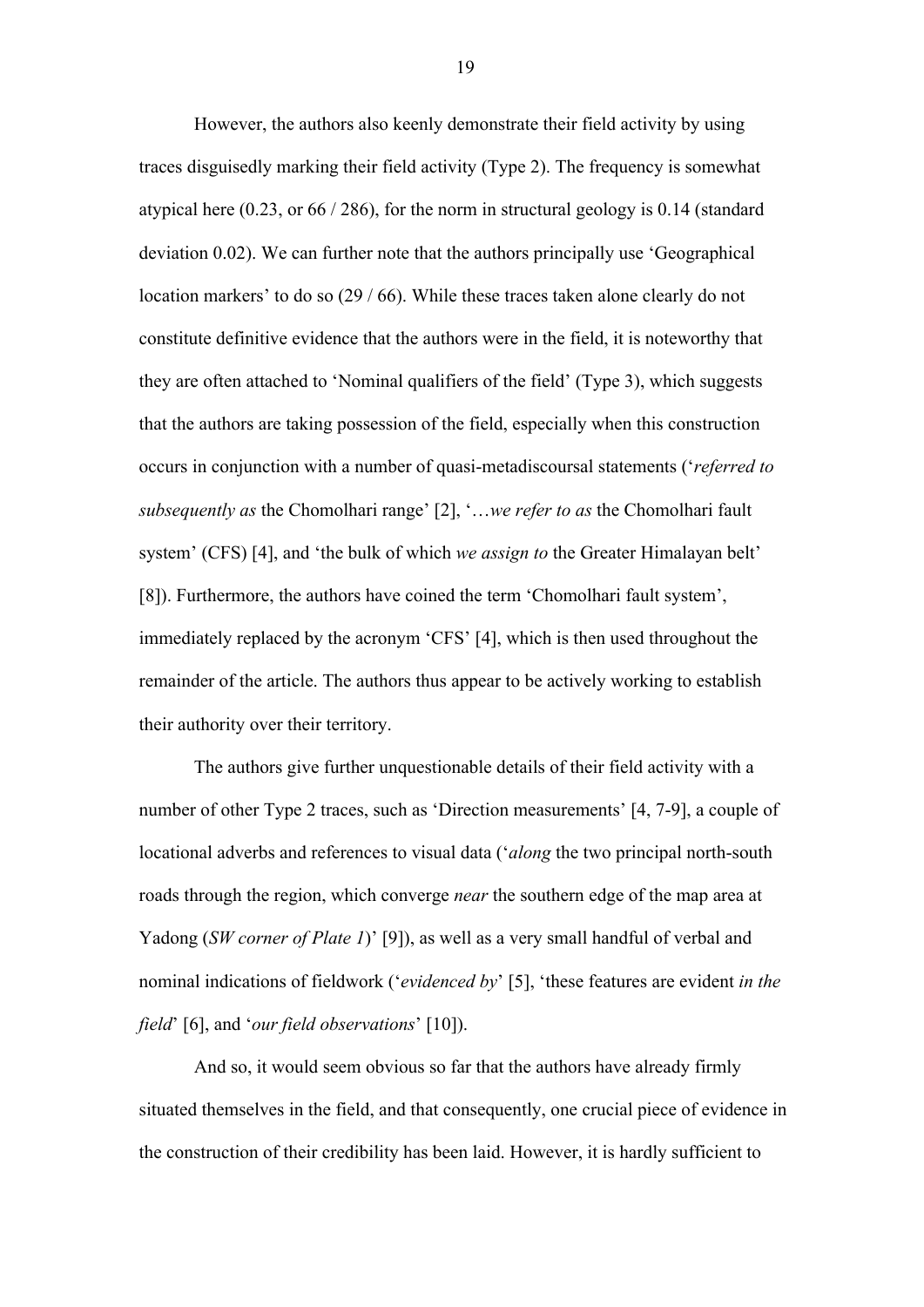have merely been in the field to be attributed competence, for one must also use the description of the field to make the interpretation appear obvious and relevant. This is a task the authors spend a good deal of time doing, and we can see that the central part of the excerpt [4-8] contains most of the traces of professional expertise, using primarily 'Nominal field qualifiers' and 'Technical verbal adjectives' (Trace 3). Here, the authors seem to be simply presenting the evidence, further suggested by the relative verb "be" ('The western *foot* of the *range*, *bordering* Duoqen and Pali *valleys*, *is marked* by an *en echelon set* of *active high-angle normal faults*' [4], '*are exposed*' [7], 'These *strata are succeeded*…' [8]). These "facts" are further embedded within a disciplinary frame of shared communal knowledge, as seen by the author's use of other traces of professional expertise, such as 'Geological age' ('…*Paleozoic* and *Mesozoic sedimentary strata*' [7]), and references to others' publications [5, 10-11].

However, by using a number of traces of explicit researcher implication (Type 1), the authors mitigate the presentation of this natural reality, thereby making it more amenable to being believed by qualifying a straightforward description of fact with well-placed adverbial indications of discernment ('*approximately*' [1], '*generally*' [7], '*similarly*' [11]). They also strengthen the force of their descriptive claim by using adverbs and adjectives of opinion ('*rugged, anomalously*…' [2], '*conspicuous*' [5]). Furthermore, the authors personally vouch for these observations, making them appear more real by stating that they are 'obvious' as they can be 'easily observed' in the field ('These features are *evident*…' [6], 'These strata are *readily observed*…' [9]). And finally, they finish the section by squarely positing their interpretation of events within the frame of what the geological community has already described and cautioned:

*Our field observations together with the regional mapping by Gansser (1983)* suggest that the crest of the Chomolhari range is underlain by high-grade metamorphic rocks and granites of the Greater Himalayan belt. To the east in Bhutan, *the Himalaya are similarly underlain* by the Greater Himalayan belt… [10-11].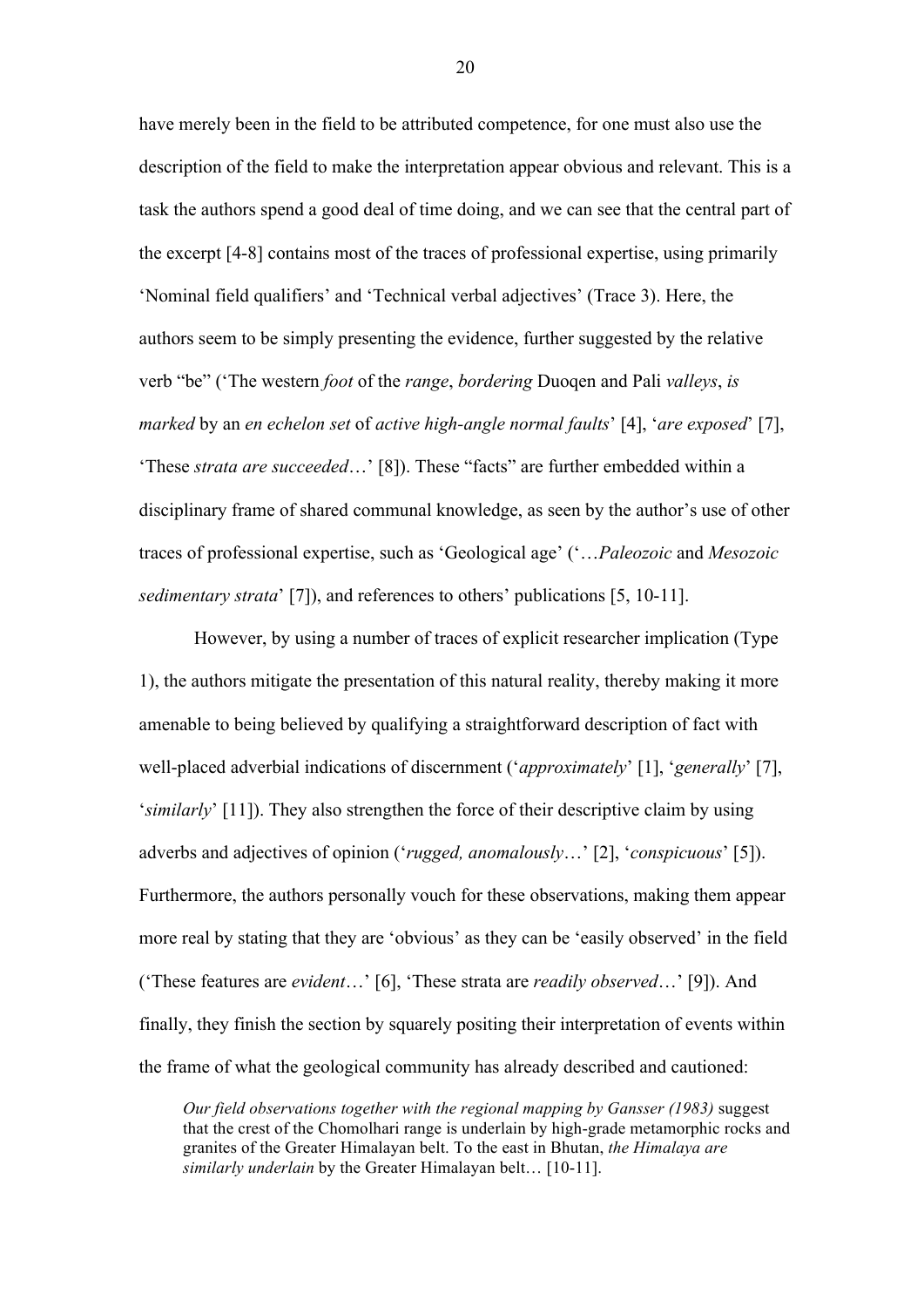In this text, then, the authors demonstrate that they are the masters of their domain: because they have been in the field to see for themselves, they are its best (i.e., most competent) describers. They demonstrate the veracity of their description with unquestionable field data such as measurements, sketches, locale names, acronyms, descriptive relationships tinged with discernment, indirect references to themselves, and newly constructed interpretations, all of which lies upon a frame of references to their own prior field missions. They also take pains to evidence their knowledge of the professional community by showing themselves to be fully versed in its discoursal conventions, such as when and how to cite others, how to wield the terminology, how to imply to others that they did their own fieldwork, when to add in all the descriptive "tidbits" that could only come from their own eyes so as to bolster a claim, how to construct undeniable interpretations, and also how to at times draw attention to themselves by simply and strategically *not* referring to anyone else's work. And finally, they manage from time to time to imply in an outright manner — that is, to insiders — "We were there" and "what we saw was truly exceptional." The elements for evaluation have thus been set.

#### **Conclusion**

We have seen here that while many of the presence markers used by geologists to build up points for a positive evaluation are linguistically similar to markers of stance and attitude, their primary function is not to evaluate, per se, but to construct evaluative evidence by drawing attention to the noteworthy aspects of field research. Even in those instances when the author is clearly evaluating prior work (e.g., Harmer 1992 [21]), this is done in an effort to build up one's own field credibility and competence.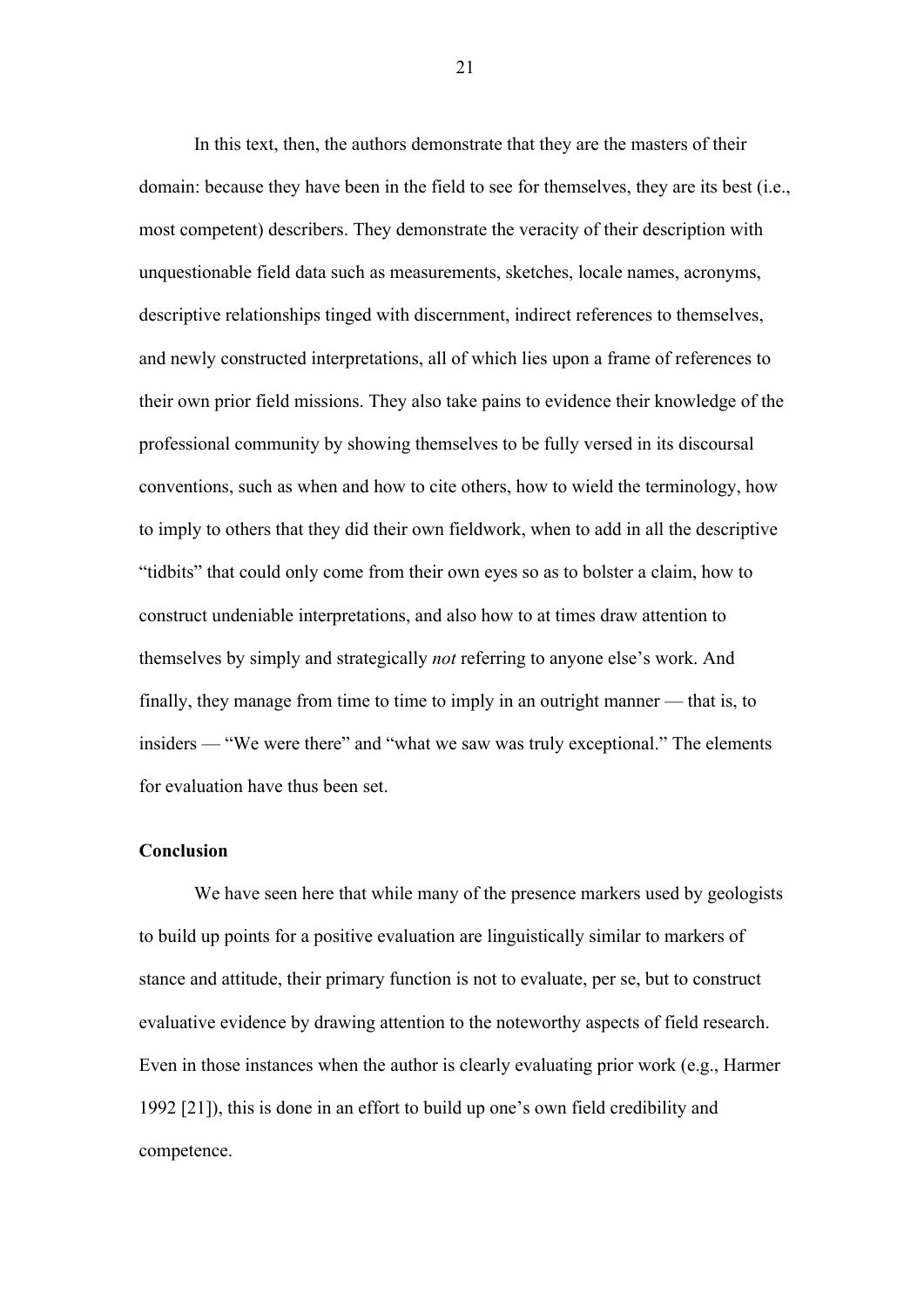To do this, the author strategically draws on a number of thematically functional traces to construct implicit cues. The implicit thereby acts as a vehicle for initiating the evaluative dialogue, providing crucial information to readers in-the-know in order to persuade them to positively evaluate the research under consideration. Making credible, evidential statements and building evidence for the evaluation of field competence are undeniably two of the more important 'communicative purposes' (Askehave & Swales 2001) of the geological Field Account. However, the implicit cues the author uses to fulfill his rhetorical purpose do not occur in the stepped, progressive, discourse-level moves we have come to expect of written academic genres (Swales 1990), but rather as a "constellation" (Lemke 1995, Schryer 2000) of optional clusters of features. It is the interweaving ensemble of such unstepped trace clusters acting together that achieves the desired, rhetorical effect: ensuring a positive evaluation of one's field competence.

We might evaluate the usefulness of the methodological choices made here for the analysis of evaluative dialogues in academic discourse. Clearly, identifying aspects of the evaluative dialogue and discovering geology's "hidden agendas" necessarily depends on a certain amount of digging around, where meaning must be "gleaned from [its] context" (Huckin 2002). By analyzing the past and present norms of practice in which the community's current texts and present value-system take root, we can see how these norms give rise to the specialized meaning of geologists' linguistic resources, and particularly the veiled hints of the modern geology Field Account.

In particular, this paper argues for the need to pay closer attention to the peculiarities of particular academic communities, through a qualitative linguistic analysis coupled with socio-historical and ethnographic methods. Although larger studies make general patterns appear, the explanations for these patterns, without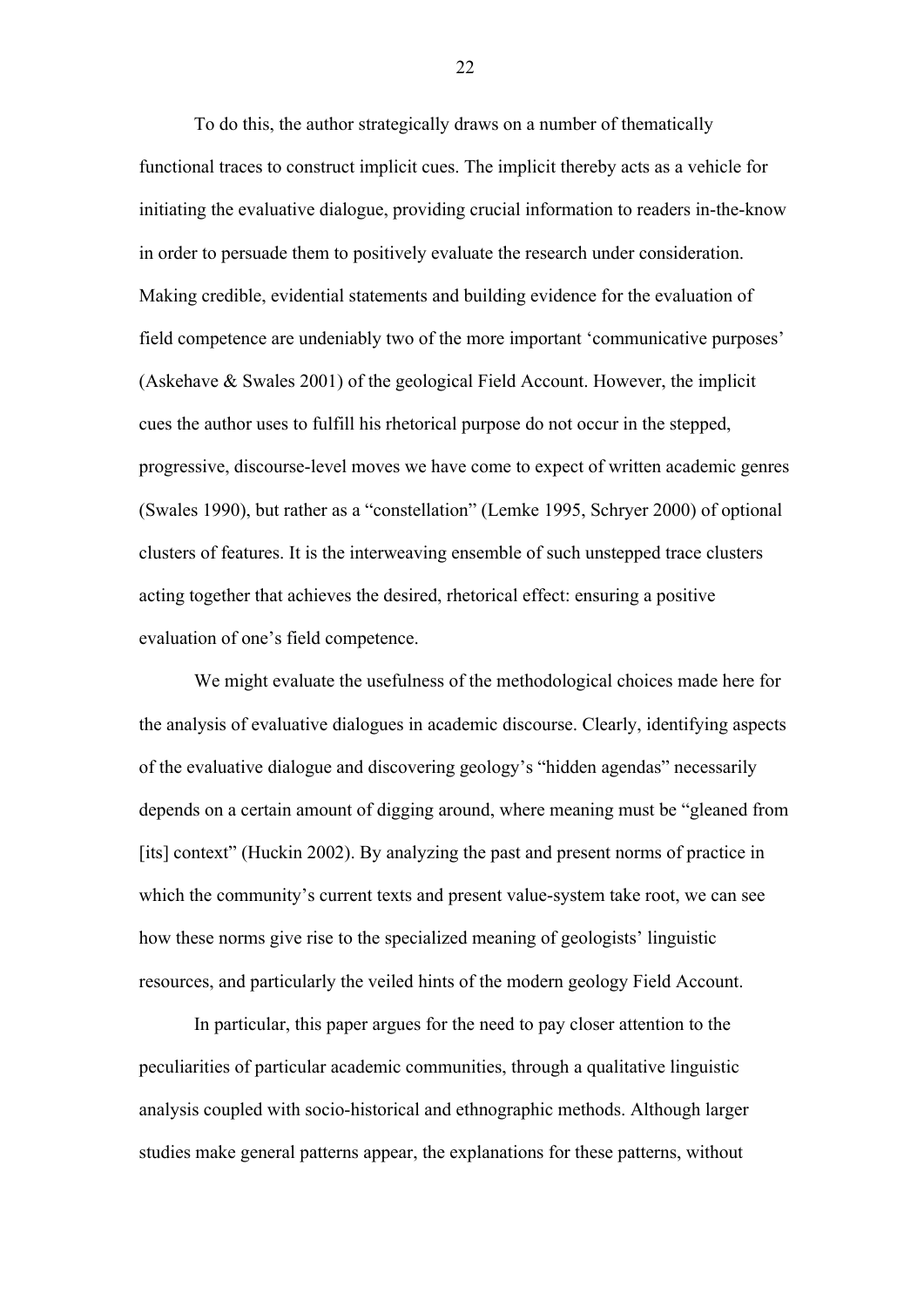grounding in the community's "substance" (Burke 1969), remain at least partly the analyst's artifact. While we generally think of the discourses of the sciences as nonimposing and distant, intended to allow for the facts to speak for themselves, the linguistic analysis of a smaller corpus, grounded in a qualitative, ethnographic and socio-historical analysis, gives us insight into the inside conversations that are at the heart of every academic discipline. And thus, what we may take as scientific distance and an unwillingness to impose personal views in an otherwise seemingly objective account is in all likelihood but a muted conversation to which only inside members are privy, able as they are to capture the essence of the implicit and, in the end very personal, propositions of their dialogues.

#### **Bibliography**

- Altheide, D. 1987. Ethnographic content analysis. *Qualitative Sociology*, 10: 65-77. Askehave, I. & J.M. Swales. 2001. Genre identification and communicative purpose: A problem and a possible solution. *Applied Linguistics*, 22: 195-212.
- Atkinson, D. 1999. *Scientific discourse in sociohistorical context: The Philosophical Transactions of the Royal Society of London, 1675-1975*. Mahwah, NJ: Lawrence Erlbaum.
- Ayers, G. 1994. Are abstracts changing? A preliminary investigation through the analysis of the short texts accompanying the articles in Nature. University of Birmingham, U.K: Unpublished M.A. Dissertation.
- Bakhtin, M. 1981. *The dialogical imagination,* M. Holquist, (ed.), C. Emerson & M. Holquist, (trans.), Austin: University of Texas Press.
- Bazerman, C. 1988. *Shaping written knowledge: The genre and activity of the experimental article in science*. Madison: University of Wisconsin Press.
- Berkenkotter, C. & T. Huckin. 1995. *Genre knowledge in disciplinary communication: Cognition, culture, power.* Hillsdale, NJ: Lawrence Erlbaum Associates.
- Bhatia, V. 1997. Genre-mixing in academic introductions. *English for Specific Purposes*, 16: 181-195.
- Bourdieu, P. 1984. *Distinction: A social critique of the judgment of taste.* Harvard: Harvard University Press.
- Brown, P. & S. Levinson. 1987. *Politeness: Some universals in language use*. Cambridge: Cambridge University Press.
- Burke, K. 1969. *A rhetoric of motives.* Berkeley: University of California Press.
- Dressen, D. 2002a. Identifying textual silence in scientific research articles: Recontexualizations of the field account in Geology. *Hermes*, 28: 81-107.
- Dressen, D. 2002b. Accounting for fieldwork in three areas of modern Geology: A situated analysis of textual silences and saliences. Unpublished Ph.D. dissertation, The University of Michigan, Ann Arbor.
- Dressen, D. & J. M. Swales. 2000. "Geological setting/cadre géologique" in English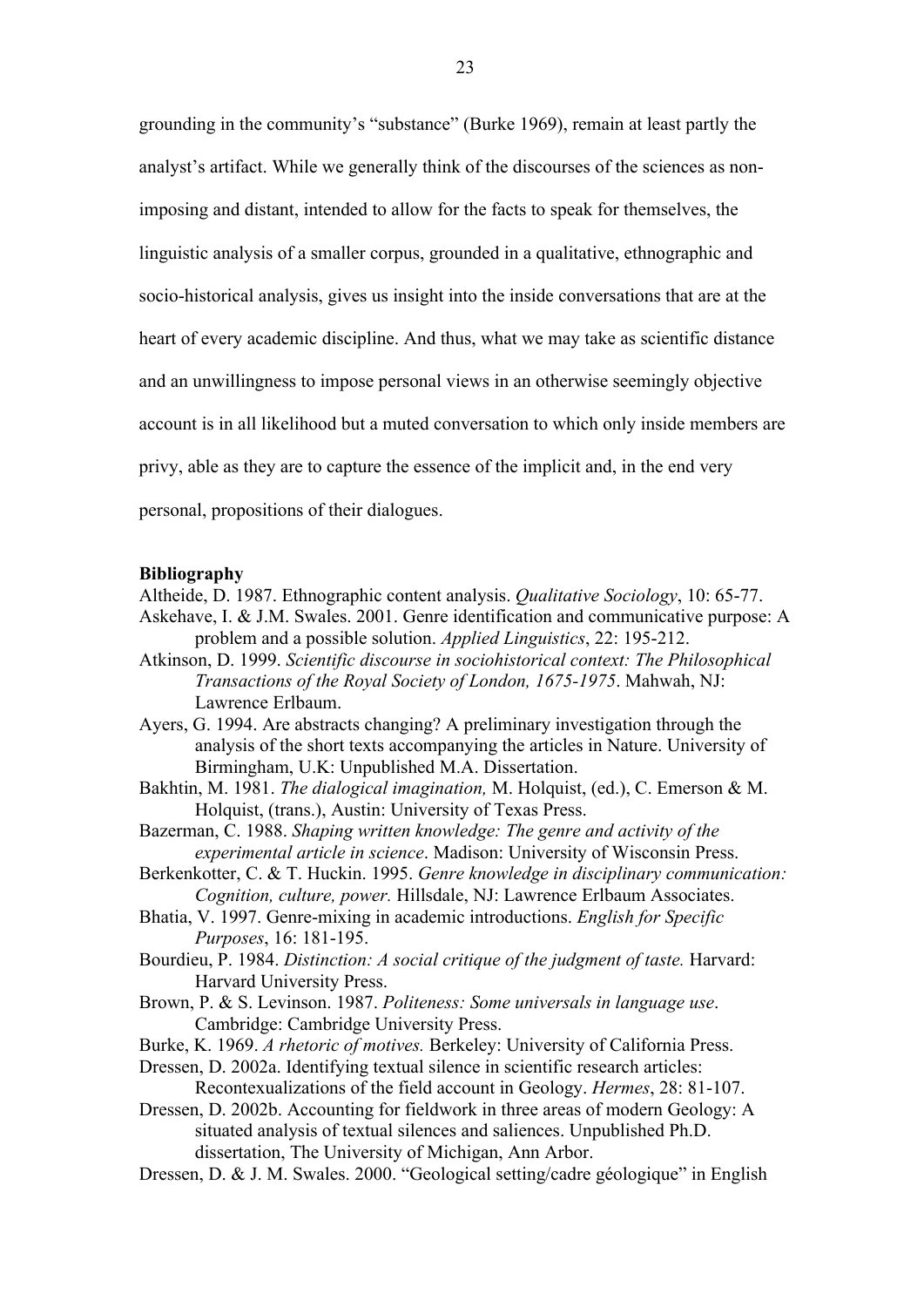and French petrology articles: Muted indications of explored places. In A. Trosboerg (ed.), *Analysing Professional Genres*. Amsterdam: Benjamins, 57- 76.

- Ducrot, O. 1972. *Dire et ne pas dire: Principes de sémantique linguistique*. Paris: Hermann.
- Ellenberger, F. 1988. *Histoire de la géologie*. Paris: Lavoisier.
- Freedman, A. 1999. Beyond the text: Towards understanding the teaching and learning of genres. *TESOL Quarterly*, 33(4): 764-767.
- Freedman, A. & P. Medway (eds.). 1995. *Genre in the new rhetoric*. London: Taylor & Francis.
- Geertz, C. 1988. *Works and lives: The anthropologist as author.* Stanford, CA: Stanford University Press.
- Geisler, C. 1994. *Academic literacy and the nature of expertise: Reading, writing, and knowing in academic philosophy*. Hillsdale, NJ: Lawrence Erlbaum.
- Gohau, G. 1987. *Histoire de la géologie*. Paris: La Découverte.
- Goodwin, C. 1994. Professional vision. *American Anthropologist*, 96(3): 606-633.
- Halliday, M. 1993. On the language of physical sciences. In M. Halliday  $& J.$  Martin (eds.), *Writing science.* London: The Falmer Press, 54-68.
- Huckin, T. 2002. Textual silences and the discourse of homelessness. *Discourse & Society,* 13(3): 347-372.
- Huckin, T. forthcoming. Content analysis: What texts talk about. In C. Bazerman & P. Prior (eds.), *What texts do and how they do it*. Mahwah, NJ: Lawrence Erlbaum.
- Hunston, S. 2003. Conflict and consensus: Construing opposition in *Applied Linguistics*. Paper presented at Evaluation in Academic Discourse Conference, Siena, Italy, 14 - 16 June 2003.
- Hyland, K. 1996. Talking to the academy: Forms of hedging in science research articles. *Written Communication*, 13: 251-181.
- Hyland, K. 1999. Persuasion and context: The pragmatics of academic metadiscourse. *Journal of Pragmatics*, 30: 437-455.
- Hyland, K. 2000. *Disciplinary discourses: Social interaction in academic writing*. New York: Longman.
- Lemke, J. 1995. *Textual politics, discourse and social dynamics.* London: Taylor & Francis.
- Medway, P. 2002. Fuzzy genres and community identities: The case of architecture students' textbooks. In R. Coe, L. Lingard & T. Teslenko (eds.), *The rhetoric and ideology of genre*. Cresskill, NJ: Hampton Press, 123-154.
- Myers, G. 1989. The pragmatics of politeness in scientific articles. *Applied Linguistics*, 10: 1-35.
- Myers, G. 1990. *Writing biology: Texts in the construction of scientific knowledge*. Madison: University of Wisconsin Press.
- Rowley-Jolivet, E. 2000. The pivotal role of conference papers in the network of scientific communication. *ASp: La revue du GERAS*, 23/26: 179-196.
- Rudwick, M. 1976. The emergence of a visual language for geological science, 1760- 1840. *History of Science*, 14: 149-95.
- Rudwick, M. 1985. *The Great Devonian Controversy: The shaping of scientific knowledge among gentlemanly specialists.* Chicago: University of Chicago Press.
- Rudwick, M. 1996. Geological travel and theoretical innovation: The role of 'liminal' experience. *Social Studies of Science*, 26: 143-159.